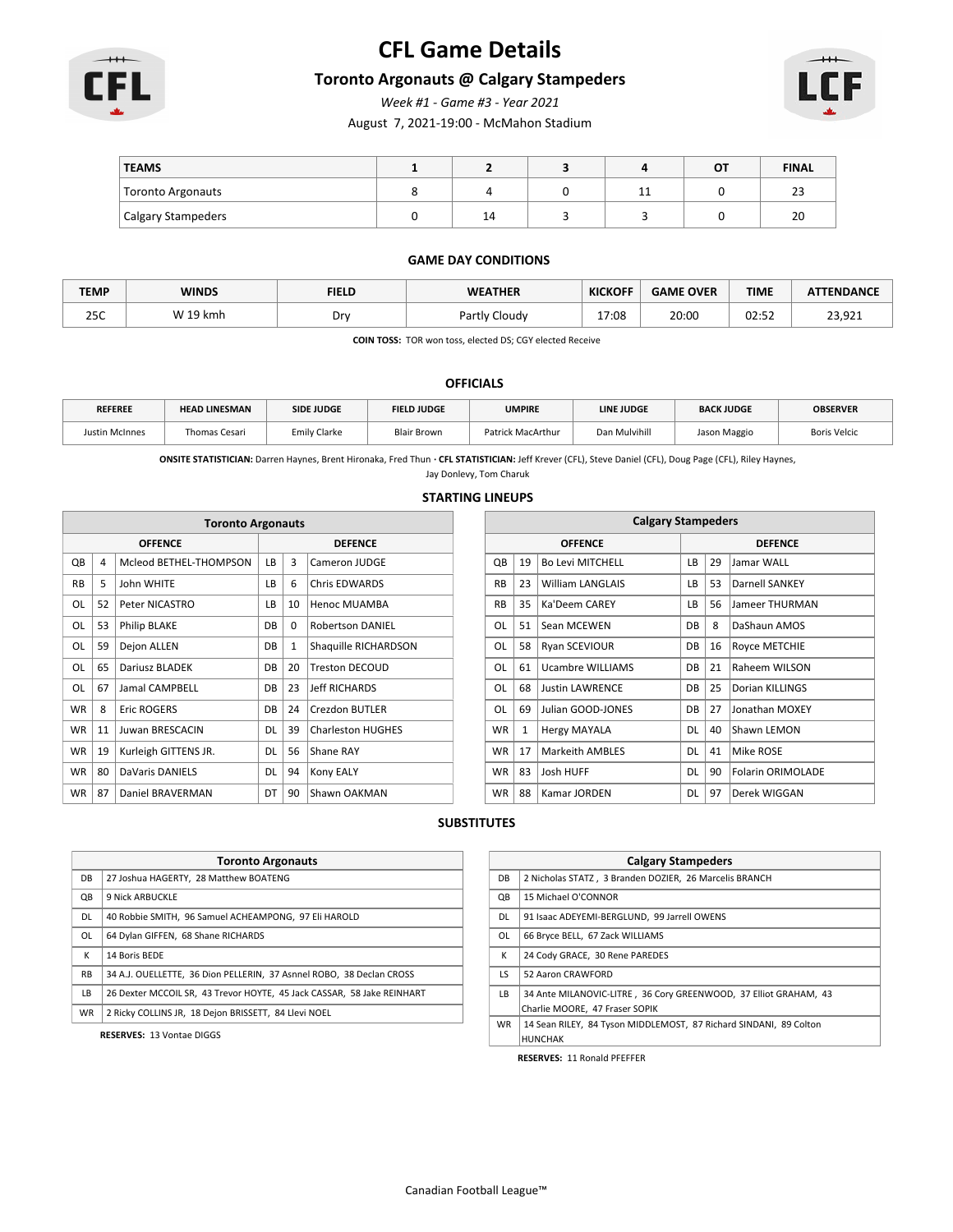

# **SCORING DETAILS**

# **Toronto Argonauts @ Calgary Stampeders**

*Week #1 - Game #3 - Year 2021*

August 7, 2021-19:00 - McMahon Stadium



| <b>TEAMS</b>              |    |   | OT | <b>FINAL</b> |
|---------------------------|----|---|----|--------------|
| <b>Toronto Argonauts</b>  |    | ᆠ |    | $\sim$<br>ت  |
| <b>Calgary Stampeders</b> | 14 |   |    | 20           |

| <b>QTR</b>     | <b>TIME</b> | <b>TEAM</b> | <b>SCORE</b>     | <b>PLAYER</b>     | <b>PLAY</b>                                                                           | <b>TOR</b> | <b>CGY</b> |
|----------------|-------------|-------------|------------------|-------------------|---------------------------------------------------------------------------------------|------------|------------|
| $\mathbf{1}$   | 07:55       | <b>TOR</b>  | <b>TD</b>        | 11 BRESCACIN      | (07:27) M. BETHEL-THOMPSON Completed Pass to J. BRESCACIN, caught                     | 6          | 0          |
|                |             |             |                  |                   | at C0 (9 yds, 0 YAC), Touchdown                                                       |            |            |
| $\mathbf{1}$   | 08:14       | <b>TOR</b>  | CVT <sub>2</sub> | 5 WHITE           | (07:05) J. WHITE Run (3 yds), Convert Successful, Successful 2-point<br>convert (run) | 8          | O          |
| 2              | 01:49       | CGY         | FG               | <b>30 PAREDES</b> | (13:24) R. PAREDES Field Goal Attempt (20 yds), Good                                  | 8          | 3          |
| 2              | 10:27       | <b>CGY</b>  | TD               | 88 JORDEN         | (04:55) B. MITCHELL Completed Pass to K. JORDEN, caught at TO (8 yds,                 | 8          | q          |
|                |             |             |                  |                   | 0 YAC), Touchdown                                                                     |            |            |
| 2              | 10:50       | <b>CGY</b>  | CVT <sub>2</sub> | 17 AMBLES         | (04:33) B. MITCHELL Completed Pass to M. AMBLES, caught at TO (3 yds,                 | 8          | 11         |
|                |             |             |                  |                   | 0 YAC), Convert Successful, Successful 2-point convert (pass)                         |            |            |
| 2              | 12:55       | CGY         | FG               | <b>30 PAREDES</b> | (02:08) R. PAREDES Field Goal Attempt (22 yds), Good                                  | 8          | 14         |
| 2              | 13:41       | <b>TOR</b>  | FG               | 14 BEDE           | (01:24) B. BEDE Field Goal Attempt (54 yds), Good                                     | 11         | 14         |
| $\overline{2}$ | 15:00       | <b>TOR</b>  | S <sub>1</sub>   | 14 BEDE           | (00:00) B. BEDE Field Goal Attempt (27 yds), Missed (Wide Left, kicked                | 12         | 14         |
|                |             |             |                  |                   | 40 yds), Ball Out of Bounds, Single                                                   |            |            |
| 3              | 11:27       | <b>CGY</b>  | FG               | <b>30 PAREDES</b> | (03:51) R. PAREDES Field Goal Attempt (15 yds), Good                                  | 12         | 17         |
| 4              | 04:49       | <b>CGY</b>  | FG               | <b>30 PAREDES</b> | (10:34) R. PAREDES Field Goal Attempt (30 yds), Good                                  | 12         | 20         |
| 4              | 06:59       | <b>TOR</b>  | TD               | 19 GITTENS JR.    | (08:26) M. BETHEL-THOMPSON Completed Pass to K. GITTENS JR.,                          | 18         | 20         |
|                |             |             |                  |                   | caught at C1 (27 yds, 1 YAC), Touchdown                                               |            |            |
| 4              | 07:24       | <b>TOR</b>  | CVT <sub>2</sub> | 8 ROGERS          | (08:01) M. BETHEL-THOMPSON Completed Pass to E. ROGERS, caught at                     | 20         | 20         |
|                |             |             |                  |                   | CO (3 yds, 0 YAC), Convert Successful, Successful 2-point convert (Pass)              |            |            |
| 4              | 14:23       | <b>TOR</b>  | FG               | 14 BEDE           | (00:41) B. BEDE Field Goal Attempt (32 yds), Good                                     | 23         | 20         |

| <b>SCORING BREAKDOWN</b> | <b>TOR</b>    | <b>CGY</b> |
|--------------------------|---------------|------------|
| <b>Final Score</b>       | 23            | 20         |
| Largest Lead             | 8             | 8          |
| Touchdowns               | $\mathcal{P}$ | 1          |
| 1-pt Converts            | O             | O          |
| 2-pt Converts            | $\mathcal{P}$ | 1          |
| <b>Field Goals</b>       | $\mathcal{P}$ | 4          |
| <b>Singles</b>           | 1             | n          |
| <b>Safeties</b>          |               |            |

| <b>TOUCHDOWNS</b> | <b>TOR (2)</b> | <b>CGY (1)</b> |
|-------------------|----------------|----------------|
| Rush              | ŋ              | ŋ              |
| Pass              | 2              | $\mathbf{1}$   |
| <b>INTs</b>       | O              | O              |
| Fum Ret           | 0              | O              |
| Punt Ret          | O              | O              |
| KO Ret            | O              | O              |
| FGM Ret           | O              | O              |
| OT Fum Rec        | ŋ              | O              |
| OT Punt Rec       | O              | O              |
| OT KO Rec         |                |                |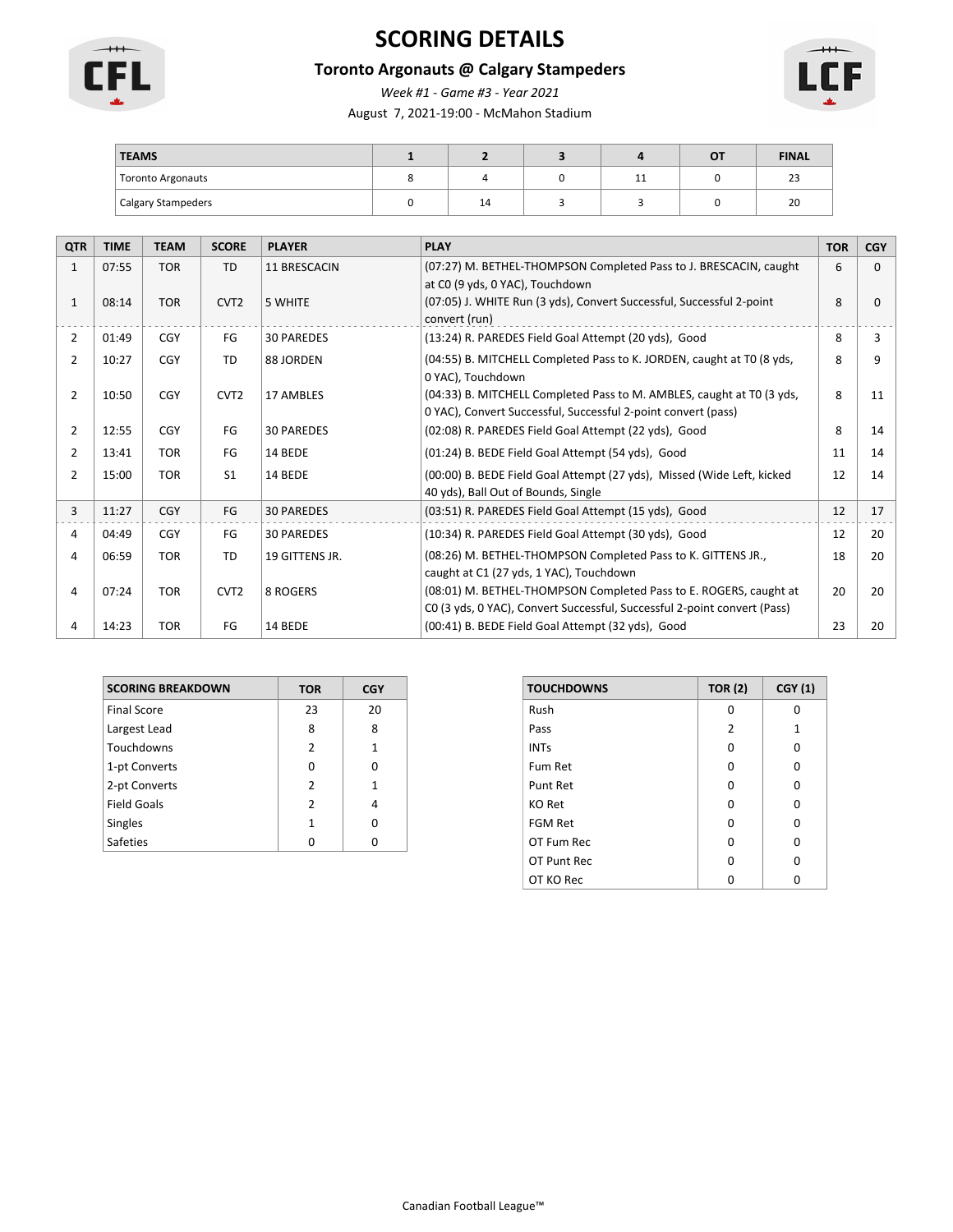

# **Team Statistics**

# **Toronto Argonauts @ Calgary Stampeders**

*Week #1 - Game #3 - Year 2021*

August 7, 2021-19:00 - McMahon Stadium



| <b>NET OFFENCE &amp; POSSESSION</b>             | <b>Toronto Argonauts (23)</b>    | <b>Calgary Stampeders (20)</b>   |
|-------------------------------------------------|----------------------------------|----------------------------------|
| FIRST DOWNS: Total (Rush - Pass - Penalty)      | $18(5 - 13 - 0)$                 | $22(8 - 11 - 3)$                 |
| Rushing (Yards-Att / Avg)                       | $56 - 14 / 4.0$                  | $101 - 24 / 4.2$                 |
| Passing (Yards-Att / Avg)                       | 354 - 37 / 9.6                   | $252 - 35 / 7.2$                 |
| Team Losses (Yards-Num)                         | $26 - 4$                         | $0 - 0$                          |
| Net Offence (Yards-Plays / Avg)                 | $384 - 55 / 7.0$                 | $353 - 59 / 6.0$                 |
| 1st Down (Yards-Att / Avg)                      | $230 - 30 / 7.7$                 | $172 - 34 / 5.1$                 |
| 2nd Down (Yards-Att / Avg)                      | $162 - 22 / 7.4$                 | $164 - 21 / 7.8$                 |
| 3rd Down (Yards-Att / Avg)                      | $-8 - 3 / -2.7$                  | $17 - 4 / 4.3$                   |
| Time of Possession                              | 25:02                            | 34:58                            |
| <b>PASSING</b>                                  | <b>Toronto Argonauts (23)</b>    | <b>Calgary Stampeders (20)</b>   |
| Pass Attempts-Completions / Yards               | $37 - 26 / 354$                  | $35 - 23 / 252$                  |
| Interceptions-TD Passes-Long                    | $0 - 2 - 81$                     | $1 - 1 - 49$                     |
| Completion % / Efficiency                       | 70% / 118.5                      | 66% / 84.5                       |
| <b>TURNOVERS &amp; PENALTIES</b>                | <b>Toronto Argonauts (23)</b>    | <b>Calgary Stampeders (20)</b>   |
| GIVEAWAYS: Total (Fumbles - INT - Downs)        | $2(2 - 0 - 0)$                   | $3(1 - 1 - 1)$                   |
| Fumbles - Fumbles Lost                          | $3 - 2$                          | $1 - 1$                          |
| Penalties (Accepted, No-Yards)                  | $12 - 92$                        | $9 - 79$                         |
| Declined Penalties (No)                         | 0                                | $\mathbf{1}$                     |
| <b>OTHER GAME DATA</b>                          | <b>Toronto Argonauts (23)</b>    | <b>Calgary Stampeders (20)</b>   |
| SACKS ALLOWED: No-Yards (1st - 2nd - 3rd)       | $1 - 10 (0 - 1 - 0)$             | $0 - 0 (0 - 0 - 0)$              |
| 2nd Down Conversions ALL (Att - Made / Pct)     | $22 - 11 / 50%$                  | $24 - 12 / 50%$                  |
| 2nd Down Conversions 1-3 Yds (Att - Made / Pct) | $4 - 2 / 50%$                    | $5 - 3 / 60%$                    |
| 2nd Down Conversions 4-6 Yds (Att - Made / Pct) | $4 - 3 / 75%$                    | $7 - 4 / 57%$                    |
| 2nd Down Conversions 7+ Yds (Att - Made / Pct)  | $14 - 6 / 43%$                   | $12 - 5 / 42%$                   |
| Redzone Results (Opp - TDs / Pct)               | $4 - 1 / 25%$                    | $5 - 1 / 20%$                    |
| 1-Pt Converts (Att / Made)                      | 0/0                              | 0/0                              |
| 2-Pt Converts (Att / Made)                      | 2/2                              | 1/1                              |
| Field Goals (Att / Made / LG)                   | 4/2/54                           | 4/4/30                           |
| Punting (No - Yds - Avg - LG - S / Net Avg)     | $4 - 193 - 48.3 - 56 - 0 / 38.5$ | $4 - 185 - 46.3 - 56 - 0 / 44.5$ |
| Kickoffs (No - Yds - Avg - LG - S)              | $4 - 302 - 75.5 - 80 - 0$        | $2 - 129 - 64.5 - 68 - 0$        |
| Punt Returns (No-Yards)                         | $4 - 7$                          | $4 - 39$                         |
| Kickoff Returns (No-Yards)                      | $2 - 35$                         | $3 - 61$                         |
| Field Goal Missed Returns (No-Yards)            | $0 - 0$                          | $1 - 49$                         |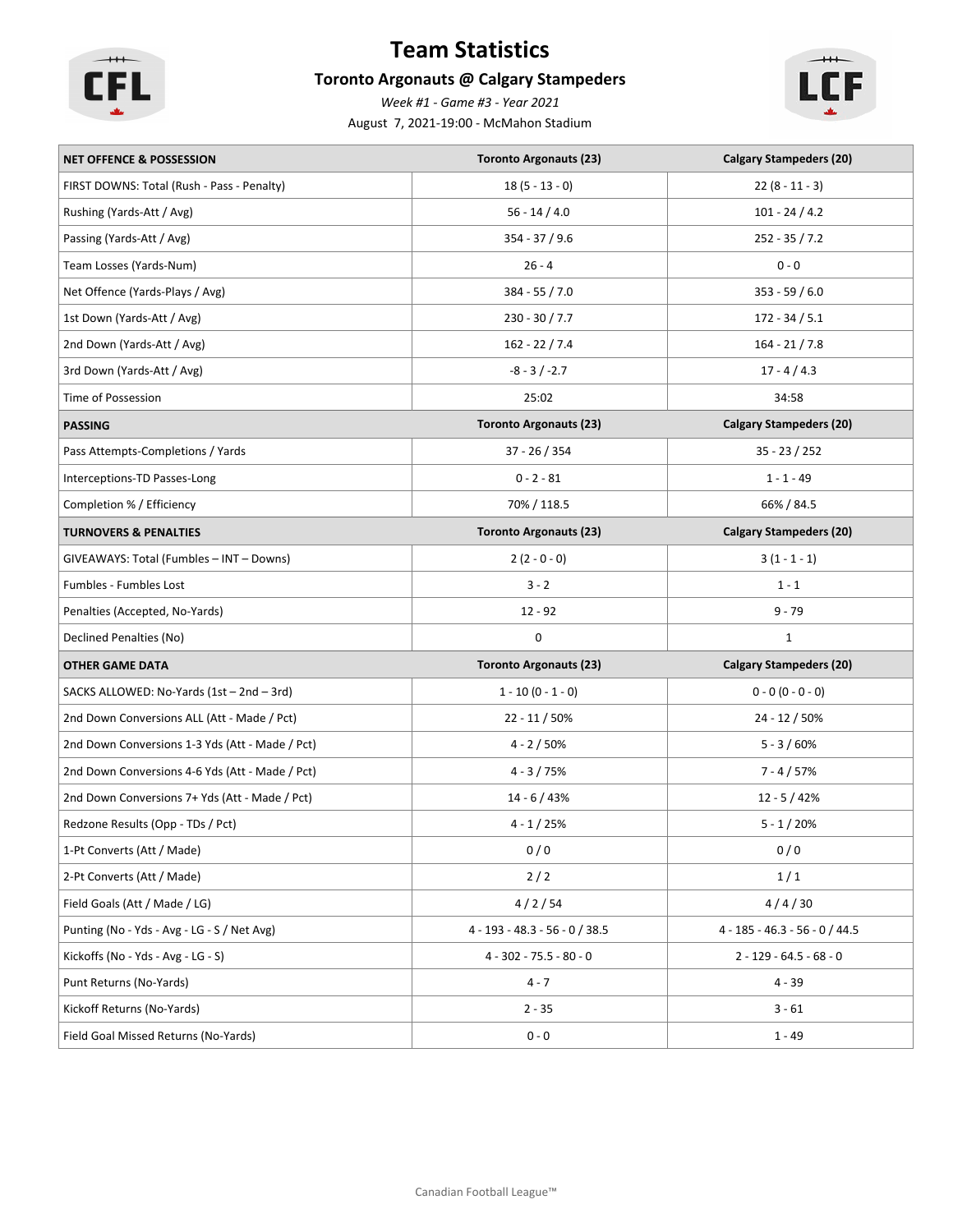

# **INDIVIDUAL OFFENCE & SPECIAL TEAMS**

### **Toronto Argonauts @ Calgary Stampeders**

*Week #1 - Game #3 - Year 2021*

August 7, 2021-19:00 - McMahon Stadium



|  | <b>Toronto Argonauts</b> |  |  |
|--|--------------------------|--|--|
|  |                          |  |  |

| <b>Toronto Argonauts</b>                    |                |                |            |                   |                |                       | <b>Calgary Stampeders</b> |              |              |                |                                   |        |                |              |              |                   |            |              |                 |                |                          |
|---------------------------------------------|----------------|----------------|------------|-------------------|----------------|-----------------------|---------------------------|--------------|--------------|----------------|-----------------------------------|--------|----------------|--------------|--------------|-------------------|------------|--------------|-----------------|----------------|--------------------------|
| PASSING                                     | ATT COM        |                | PCT        | <b>YDS</b>        | <b>INT</b>     | TD                    | LG                        | 30           |              | EFF            | PASSING                           |        | ATT COM        |              | PCT          | <b>YDS</b><br>INT | TD         |              | LG<br>30        |                | EFF                      |
| 4 BETHEL-THOMPSON, Mcleod                   | 37             | 26             | 70.3       | 354               | 0              | $\overline{2}$        | 81                        | $\mathbf{1}$ | 118.5        |                | 19 MITCHELL, Bo Levi              | 35     | 23             | 65.7         |              | 252               | 1          | 1            | 49              | $\overline{2}$ | 84.5                     |
|                                             |                |                |            |                   |                |                       |                           |              |              |                |                                   |        |                |              |              |                   |            |              |                 |                |                          |
| <b>RUSHING</b>                              |                |                | CAR        | <b>YDS</b>        |                | AVG                   | LG                        | TD           | 10           | 20             | <b>RUSHING</b>                    |        |                | CAR          | <b>YDS</b>   | <b>AVG</b>        |            | LG           | TD              | 10             | 20                       |
| 4 BETHEL-THOMPSON, Mcleod                   |                |                |            | 4                 | 24             | 6.0                   | 13                        | 0            | $\mathbf{1}$ | $\pmb{0}$      | 15 O'CONNOR, Michael              |        |                | 1            | $\mathbf{1}$ | 1.0               |            | 1            | 0               | $\mathbf 0$    | $\pmb{0}$                |
| 5 WHITE, John                               |                |                |            | 9                 | 28             | 3.1                   | 6                         | 0            | 0            | $\mathbf 0$    | 34 MILANOVIC-LITRE, Ante          |        |                | 5            | 25           | 5.0               |            | 8            | 0               | 0              | $\pmb{0}$                |
| 34 OUELLETTE, A.J.                          |                |                |            | $\mathbf{1}$      | 4              | 4.0                   | 4                         | 0            | 0            | $\mathbf 0$    | 35 CAREY, Ka'Deem                 |        |                | 18           | 75           | 4.2               |            | 14           | 0               | $\overline{2}$ | $\pmb{0}$                |
| <b>RECEIVING</b>                            | <b>TAR</b>     | <b>NO</b>      | <b>YDS</b> | <b>AVG</b>        | LG             | TD                    | YAC                       |              | 30           | 2D             | <b>RECEIVING</b>                  |        | <b>TAR</b>     | <b>NO</b>    | <b>YDS</b>   | AVG               | LG         | <b>TD</b>    | YAC             | 30             | 2D                       |
| 2 COLLINS JR, Ricky                         | 8              | 6              | 126        | 21.0              | 81             | 0                     | 84                        |              | $\mathbf{1}$ | $\mathbf{1}$   | 1 MAYALA, Hergy                   |        | 4              | 2            | 16           | 8.0               | 10         | 0            | 6               | $\pmb{0}$      | 0                        |
| 5 WHITE, John                               | 4              | 3              | 33         | 11.0              | 21             | 0                     | 32                        |              | $\mathbf 0$  | $\mathbf{1}$   | 17 AMBLES, Markeith               |        | 5              | 3            | 30           | 10.0              | 15         | $\mathbf 0$  | 15              | $\mathbf 0$    | $\mathbf{1}$             |
| 8 ROGERS, Eric                              | 7              | 5              | 55         | 11.0              | 21             | 0                     |                           | 23           | 0            | $\overline{2}$ | 34 MILANOVIC-LITRE, Ante          |        | 3              | 3            | 18           | 6.0               | 10         | $\mathbf 0$  | 15              | $\mathbf 0$    | 0                        |
| 11 BRESCACIN, Juwan                         | 4              | $\mathbf 1$    | 9          | 9.0               | 9              | $1\,$                 |                           | 0            | $\mathbf 0$  | 0              | 35 CAREY, Ka'Deem                 |        | $\overline{2}$ | $\mathbf{1}$ | $-2$         | $-2.0$            | $-2$       | $\pmb{0}$    | $-2$            | $\mathbf 0$    | 0                        |
| 19 GITTENS JR., Kurleigh                    | $\overline{2}$ | $\overline{2}$ | 28         | 14.0              | 27             | $\mathbf{1}$          |                           | 1            | 0            | $\mathbf{1}$   | 83 HUFF, Josh                     |        | 8              | 6            | 53           | 8.8               | 14         | 0            | 36              | $\mathbf 0$    | $\mathbf{1}$             |
| 80 DANIELS, DaVaris                         | 4              | $\overline{2}$ | 29         | 14.5              | 22             | $\pmb{0}$             |                           | 0            | $\mathbf 0$  | $\mathbf{1}$   | 84 MIDDLEMOST, Tyson              |        | 1              | $\pmb{0}$    | 0            | 0.0               | 0          | $\mathbf 0$  | 0               | $\mathbf 0$    | 0                        |
| 84 NOEL, Llevi                              | 2              | 2              | 32         | 16.0              | 21             | 0                     | 15                        |              | 0            | $\mathbf{1}$   | 87 SINDANI, Richard               |        | 4              | 2            | 15           | 7.5               | 11         | 0            | 4               | $\mathbf 0$    | 1                        |
| 87 BRAVERMAN, Daniel                        | 5              | 5              | 42         | 8.4               | 18             | 0                     |                           | 28           | 0            | $\mathbf{1}$   | 88 JORDEN, Kamar                  |        | 5              | 5            | 85           | 17.0              | 49         | $\mathbf{1}$ | 24              | 1              | $\mathbf{1}$             |
|                                             |                |                |            |                   |                |                       |                           |              |              |                | 89 HUNCHAK, Colton                |        | $\overline{2}$ | $\mathbf{1}$ | 37           | 37.0              | 37         | 0            | 10              | $\mathbf{1}$   | $\mathbf{1}$             |
|                                             |                |                |            |                   |                |                       |                           |              |              |                |                                   |        |                |              |              |                   |            |              |                 |                |                          |
| <b>TEAM LOSSES &amp; FUMBLES</b>            |                |                | TL         | <b>YDS</b>        |                | QS                    | OTH                       | <b>FUM</b>   |              | LST            | <b>TEAM LOSSES &amp; FUMBLES</b>  |        |                |              | TL           | <b>YDS</b>        |            | QS           | <b>OTH</b>      | <b>FUM</b>     | LST                      |
| 2 COLLINS JR, Ricky                         |                |                |            | $\pmb{0}$         | 0              | 0                     | 0                         |              | 1            | 1              | 35 CAREY, Ka'Deem                 |        |                |              | 0            |                   | 0          | $\pmb{0}$    | 0               | 1              | $\mathbf{1}$             |
| 4 BETHEL-THOMPSON, Mcleod<br>14 BEDE, Boris |                |                |            | 3<br>$\mathbf{1}$ | 14<br>12       | 1<br>0                | 2<br>1                    |              | 0<br>1       | 0<br>1         |                                   |        |                |              |              |                   |            |              |                 |                |                          |
| 87 BRAVERMAN, Daniel                        |                |                |            | 0                 | 0              | 0                     | 0                         |              | 1            | 0              |                                   |        |                |              |              |                   |            |              |                 |                |                          |
|                                             |                |                |            |                   |                |                       |                           |              |              |                |                                   |        |                |              |              |                   |            |              |                 |                |                          |
| <b>FIELD GOALS &amp; CONVERTS</b>           | FG-ATT MD      |                | PCT<br>LG  | S                 | <b>YDS</b>     |                       | FG MISS C-ATT C-1         |              |              |                | <b>FIELD GOALS &amp; CONVERTS</b> | FG-ATT | <b>MD</b>      | PCT          | LG           | S                 | YDS        | FG MISS      |                 |                | C-ATT C-1                |
| 14 BEDE, Boris                              | 4              | 2              | 50.0<br>54 | 1                 | 86             |                       | 58, 27                    |              | 0            | 0              | 30 PAREDES, Rene                  | 4      | 4              | 100.0        |              | 30<br>0           | 87         | (None)       |                 |                | $\mathbf 0$<br>0         |
|                                             |                |                |            |                   |                |                       |                           |              |              |                |                                   |        |                |              |              |                   |            |              |                 |                |                          |
| <b>PUNTING</b>                              |                |                | NO YDS     |                   | <b>AVG</b>     | LG                    |                           | S NET        |              | AVG            | PUNTING                           |        |                | <b>NO</b>    | YDS          | <b>AVG</b>        |            | LG           | S<br><b>NET</b> |                | AVG                      |
| 14 BEDE, Boris                              |                |                | 4 193      |                   | 48.3           | 56                    |                           | $0$ 154      | 38.5         |                | 24 GRACE, Cody                    |        |                |              | 4 185        | 46.3              |            | 56           | 0<br>178        |                | 44.5                     |
| <b>KICKOFFS</b>                             |                |                | NO YDS     |                   | <b>AVG</b>     | LG                    |                           | S NET        | AVG          |                | <b>KICKOFFS</b>                   |        |                |              | NO YDS       | <b>AVG</b>        |            | LG           | S NET           |                | <b>AVG</b>               |
| 14 BEDE, Boris                              |                |                | 4 302      |                   | 75.5           | 80                    |                           | 0 241        | 60.3         |                | 30 PAREDES, Rene                  |        |                |              | 2 129        | 64.5              |            | 68           | 0<br>94         |                | 47.0                     |
|                                             |                |                |            |                   |                |                       |                           |              |              |                |                                   |        |                |              |              |                   |            |              |                 |                |                          |
| <b>BLOCKED KICKS</b>                        |                |                |            | <b>NO</b>         |                | PT                    |                           | FG           |              | $C-1$          | <b>BLOCKED KICKS</b>              |        |                |              |              | <b>NO</b>         |            | PT           | FG              |                | $C-1$                    |
|                                             |                |                |            |                   |                |                       |                           |              |              |                | 43 MOORE, Charlie                 |        |                |              |              | 1                 |            | $\mathbf{1}$ |                 | 0              | 0                        |
| <b>PUNT RETURNS</b>                         |                |                |            |                   |                |                       |                           |              |              |                |                                   |        |                |              |              |                   | <b>YDS</b> |              | AVG             |                | LG TD                    |
|                                             |                |                |            | <b>NO</b>         | 4              | YDS<br>$\overline{7}$ | AVG<br>1.8                |              | LG TD<br>9   | 0              | <b>PUNT RETURNS</b>               |        |                |              |              | <b>NO</b>         | 4          | 39           | 9.8             | 15             | $\overline{\phantom{0}}$ |
| 87 BRAVERMAN, Daniel                        |                |                |            |                   |                |                       |                           |              |              |                | 14 RILEY, Sean                    |        |                |              |              |                   |            |              |                 |                |                          |
| <b>KICKOFF RETURNS</b>                      |                |                |            | <b>NO</b>         |                | YDS                   | AVG                       |              | LG TD        |                | <b>KICKOFF RETURNS</b>            |        |                |              |              | NO                | <b>YDS</b> |              | AVG             |                | LG TD                    |
| 87 BRAVERMAN, Daniel                        |                |                |            |                   | $\overline{2}$ | 35                    | 17.5                      |              | 21           | 0              | 14 RILEY, Sean                    |        |                |              |              |                   | 3          | 61           | 20.3            | 25             | $\overline{\phantom{0}}$ |
|                                             |                |                |            |                   |                |                       |                           |              |              |                |                                   |        |                |              |              |                   |            |              |                 |                |                          |
| <b>FGM RETURNS</b>                          |                |                |            |                   | <b>NO</b>      |                       | YDS AVG                   |              | LG TD        |                | <b>FGM RETURNS</b>                |        |                |              |              |                   | NO YDS AVG |              |                 |                | LG TD                    |

14 RILEY, Sean 14 RILEY, Sean 1 49 49.0 49 0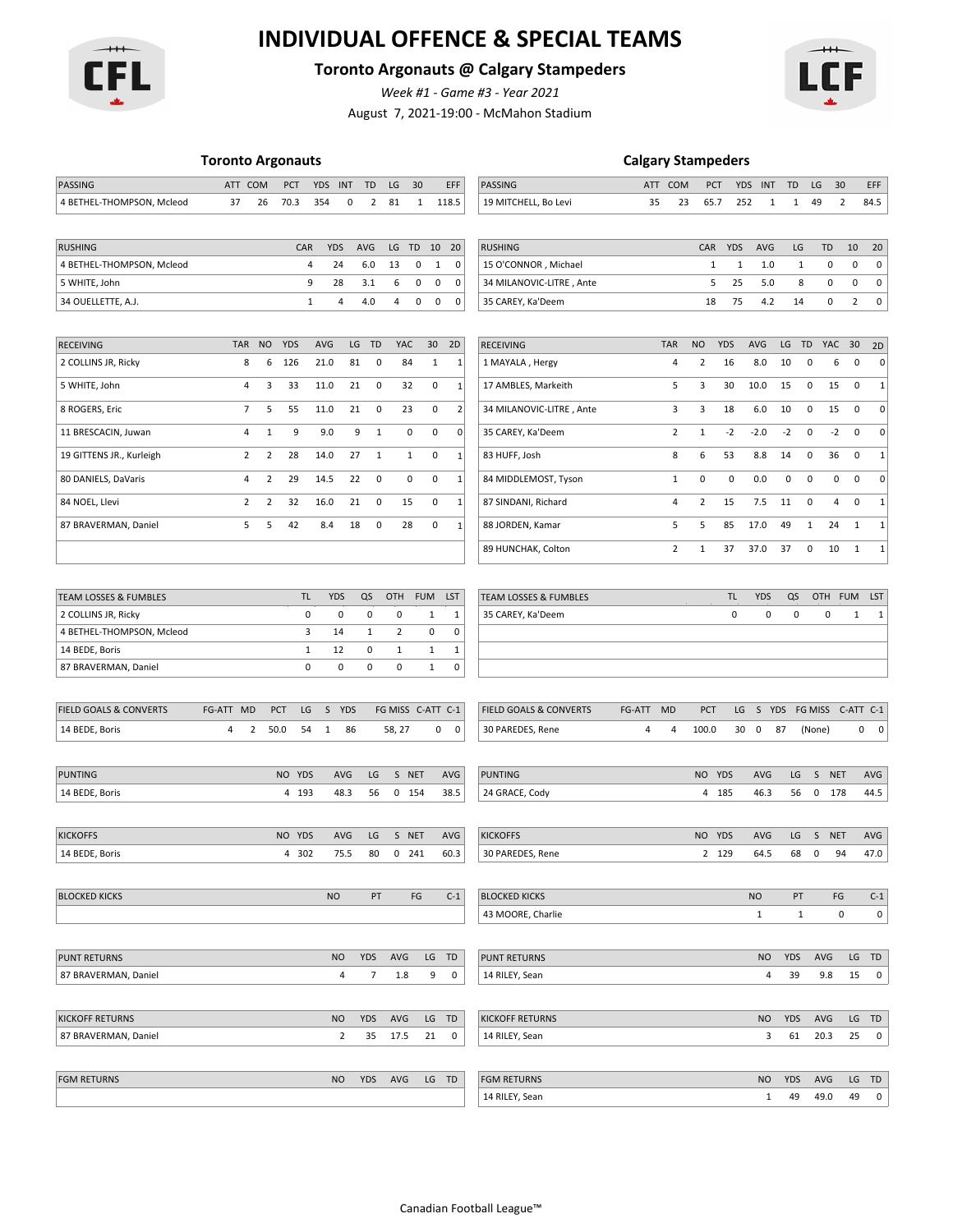

# **INDIVIDUAL & TEAM DEFENCE**

### **Toronto Argonauts @ Calgary Stampeders**

*Week #1 - Game #3 - Year 2021*

August 7, 2021-19:00 - McMahon Stadium



| <b>PLAYER</b><br><b>YD</b><br>DT.<br><b>ST</b><br>TT.                                                                            | <b>PLAYER</b>              |                | <b>ST</b>    |                |              |             |                    |
|----------------------------------------------------------------------------------------------------------------------------------|----------------------------|----------------|--------------|----------------|--------------|-------------|--------------------|
| <b>TFL</b><br>QS<br><b>FF</b>                                                                                                    |                            | <b>DT</b>      |              | T              | <b>TFL</b>   | QS          | YD                 |
| 0 DANIEL, Robertson<br>$\mathbf 0$<br>$\mathbf 0$<br>$\mathbf 0$<br>5<br>6<br>$\mathbf{1}$<br>$\Omega$                           | 2 STATZ, Nicholas          | 0              | -1           | 1              | 0            | 0           | 0                  |
| 1 RICHARDSON, Shaquille<br>$\mathbf 0$<br>$\mathbf 0$<br>0<br>0<br>$\mathbf{1}$<br>$\Omega$                                      | 3 DOZIER, Branden          | 1              | $\mathbf{1}$ | $\overline{2}$ | 0            | 0           | $\mathbf 0$        |
| 3 JUDGE, Cameron<br>$\mathbf 0$<br>0<br>$\mathbf 0$<br>0<br>$\overline{2}$<br>$\overline{2}$<br>$\Omega$                         | 8 AMOS, DaShaun            | 3              | 0            | з              | $\mathbf 0$  | 0           | $\mathbf 0$        |
| 8 ROGERS, Eric<br>$\Omega$<br>$\Omega$<br>$\mathbf 0$<br>$\Omega$<br>$\mathbf{1}$<br>$\Omega$                                    | 16 METCHIE, Royce          | 4              | 0            | 4              | $\Omega$     | 0           | $\mathbf 0$        |
| 10 MUAMBA, Henoc<br>0<br>$\mathbf 0$<br>$\mathbf 0$<br>6<br>$\overline{ }$<br>1<br>$\Omega$                                      | 21 WILSON, Raheem          | 5              | 0            | 5              | $\mathbf 0$  | 0           | 0                  |
| $\mathbf 0$<br>14 BEDE, Boris<br>0<br>$\mathbf 0$<br>$\mathbf 0$<br>$\mathbf{1}$<br>1<br>$\Omega$                                | 25 KILLINGS, Dorian        | 3              | $\mathbf 0$  | з              | $\mathbf 0$  | 0           | $\mathbf 0$        |
| 20 DECOUD, Treston<br>$\mathbf 0$<br>$\mathbf 0$<br>$\mathbf 0$<br>$\mathbf 0$<br>$\overline{2}$<br>2<br>$\Omega$                | 26 BRANCH, Marcelis        | $\mathbf{1}$   | $\mathbf 0$  | 1              | $\mathbf 0$  | 0           | $\mathbf 0$        |
| 23 RICHARDS, Jeff<br>$\mathbf 0$<br>$\mathbf 0$<br>$\mathbf 0$<br>6<br>7<br>$\overline{\phantom{a}}$<br>$\Omega$                 | 27 MOXEY, Jonathan         | $\overline{2}$ | 1            | 3              | $\mathbf 0$  | $\mathbf 0$ | $\mathbf 0$        |
| 24 BUTLER, Crezdon<br>$\mathbf 0$<br>$\mathbf 0$<br>$\mathbf 0$<br>$\mathbf 0$<br>$\Omega$<br>4<br>4                             | 35 CAREY, Ka'Deem          | $\mathbf{1}$   | $\mathbf 0$  | 1              | $\mathbf 0$  | 0           | $\mathbf 0$        |
| 26 MCCOIL SR, Dexter<br>6<br>$\mathbf 0$<br>$\mathbf 0$<br>$\mathbf 0$<br>$\overline{\phantom{a}}$<br>$\overline{1}$<br>$\Omega$ | 40 LEMON, Shawn            | $\overline{2}$ | $\mathbf 0$  | $\overline{2}$ | $\mathbf 0$  |             | 10<br>1            |
| 36 PELLERIN, Dion<br>$\mathbf 0$<br>$\mathbf 0$<br>0<br>0<br>$\mathbf{1}$<br>$\Omega$<br>1                                       | 41 ROSE, Mike              | $\mathbf{1}$   | $\mathbf 0$  | 1              | $\Omega$     | $\Omega$    | $\mathbf 0$        |
| $\Omega$<br>$\mathbf 0$<br>$\mathbf 0$<br>37 ROBO, Asnnel<br>0<br>$\Omega$<br>$\mathbf{1}$                                       | 53 SANKEY, Darnell         | $\overline{2}$ | $\mathbf{1}$ | 3              | $\Omega$     | $\mathbf 0$ | $\mathbf 0$        |
| $\mathbf 0$<br>39 HUGHES, Charleston<br>$\mathbf 0$<br>$\mathbf 0$<br>$\mathbf 0$<br>3<br>3<br>$\mathbf 1$                       | 56 THURMAN, Jameer         | 5              | $\mathbf 0$  | 5.             | $\mathbf 0$  | 0           | $\mathbf 0$        |
| 40 SMITH, Robbie<br>$\mathbf 0$<br>$\mathbf 0$<br>$\mathbf 0$<br>$\overline{2}$<br>3<br>$\mathbf{1}$<br>$\Omega$                 | 84 MIDDLEMOST, Tyson       | 0              | 1            | 1              | $\mathbf 0$  | 0           | $\mathbf 0$        |
| 90 OAKMAN, Shawn<br>3<br>$\mathbf 0$<br>$\mathbf{1}$<br>$\mathbf 0$<br>$\mathbf 1$<br>Δ<br>$\Omega$                              | 88 JORDEN, Kamar           | $\mathbf{1}$   | $\mathbf 0$  | $\mathbf{1}$   | 0            | 0           | $\mathbf 0$        |
| $\mathbf 0$<br>94 EALY, Kony<br>$\overline{2}$<br>0<br>$\mathbf 0$<br>$\overline{2}$<br>1<br>$\Omega$                            | 90 ORIMOLADE, Folarin      | $\overline{2}$ | $\mathbf 0$  | $\overline{2}$ | $\mathbf 0$  | 0           | $\mathbf 0$        |
|                                                                                                                                  | 91 ADEYEMI-BERGLUND, Isaac | 0              | 1            | $\mathbf{1}$   | 0            | 0           | $\mathbf 0$        |
|                                                                                                                                  | 97 WIGGAN, Derek           | 4              | 0            | 4              | $\mathbf 0$  | 0           | $\mathbf 0$        |
|                                                                                                                                  | 99 OWENS, Jarrell          | $\mathbf{1}$   | 0            |                | $\Omega$     | $\Omega$    | $\mathbf 0$        |
| <b>GAME TOTALS</b><br>52<br>43<br>9<br>$\overline{2}$<br>$\mathbf{0}$<br>$\mathbf{0}$<br>1                                       | <b>GAME TOTALS</b>         | 38             | 6            | 44             | $\mathbf{0}$ |             | 10<br>$\mathbf{1}$ |

### **Toronto Argonauts Calgary Stampeders**

| <b>PLAYER</b>              | DT             | <b>ST</b>    | π                       | <b>TFL</b> | QS           | YD          | FF           |
|----------------------------|----------------|--------------|-------------------------|------------|--------------|-------------|--------------|
| 2 STATZ, Nicholas          | 0              | 1            | 1                       | 0          | 0            | 0           | 0            |
| 3 DOZIER, Branden          | $\mathbf{1}$   | $\mathbf{1}$ | 2                       | 0          | $\mathbf 0$  | 0           | $\mathbf 0$  |
| 8 AMOS, DaShaun            | 3              | $\mathbf 0$  | 3                       | 0          | $\mathbf 0$  | $\mathbf 0$ | $\mathbf{1}$ |
| 16 METCHIE, Royce          | 4              | $\mathbf 0$  | 4                       | 0          | 0            | 0           | 0            |
| 21 WILSON, Raheem          | 5              | $\mathbf 0$  | 5                       | 0          | $\mathbf 0$  | 0           | 0            |
| 25 KILLINGS, Dorian        | 3              | $\mathbf 0$  | 3                       | 0          | $\mathbf 0$  | $\mathbf 0$ | $\mathbf 0$  |
| 26 BRANCH, Marcelis        | $\mathbf{1}$   | $\mathbf 0$  | 1                       | 0          | $\mathbf 0$  | 0           | 0            |
| 27 MOXEY, Jonathan         | $\overline{2}$ | $\mathbf{1}$ | 3                       | 0          | $\mathbf 0$  | $\mathbf 0$ | $\mathbf 0$  |
| 35 CAREY, Ka'Deem          | $\mathbf{1}$   | $\mathbf 0$  | 1                       | 0          | 0            | 0           | $\mathbf 0$  |
| 40 LEMON, Shawn            | $\overline{2}$ | $\Omega$     | $\overline{2}$          | 0          | $\mathbf{1}$ | 10          | $\mathbf 0$  |
| 41 ROSE, Mike              | $\mathbf{1}$   | $\mathbf 0$  | 1                       | 0          | $\mathbf 0$  | $\mathbf 0$ | 0            |
| 53 SANKEY, Darnell         | 2              | 1            | 3                       | 0          | $\mathbf 0$  | 0           | 0            |
| 56 THURMAN, Jameer         | 5              | $\Omega$     | 5                       | 0          | $\mathbf 0$  | $\mathbf 0$ | $\mathbf 0$  |
| 84 MIDDLEMOST, Tyson       | 0              | 1            | 1                       | 0          | $\mathbf 0$  | 0           | 0            |
| 88 JORDEN, Kamar           | $\mathbf{1}$   | $\Omega$     | $\mathbf{1}$            | 0          | $\Omega$     | $\mathbf 0$ | $\mathbf 0$  |
| 90 ORIMOLADE, Folarin      | $\overline{2}$ | $\mathbf 0$  | $\overline{\mathbf{c}}$ | 0          | $\mathbf 0$  | $\mathbf 0$ | $\mathbf 0$  |
| 91 ADEYEMI-BERGLUND, Isaac | 0              | $\mathbf{1}$ | 1                       | 0          | $\mathbf 0$  | 0           | 0            |
| 97 WIGGAN, Derek           | 4              | $\Omega$     | 4                       | 0          | $\mathbf 0$  | $\mathbf 0$ | $\mathbf 0$  |
| 99 OWENS, Jarrell          | 1              | $\mathbf 0$  | 1                       | 0          | $\mathbf 0$  | 0           | 0            |
| <b>GAME TOTALS</b>         | 38             | 6            | 44                      | $\bf{0}$   | $\mathbf{1}$ | 10          | $\mathbf{1}$ |

| <b>INT &amp; KNOCKDOWNS</b> | <b>INT</b> | <b>YDS</b> | LG       | <b>TD</b> | <b>KD</b>    |
|-----------------------------|------------|------------|----------|-----------|--------------|
| 1 RICHARDSON, Shaquille     | 1          | 24         | 24       | $\Omega$  | $\Omega$     |
| 6 EDWARDS, Chris            | 0          | 0          | $\Omega$ | $\Omega$  | 1            |
| 20 DECOUD, Treston          | 0          | 0          | $\Omega$ | $\Omega$  | 1            |
| 94 EALY, Kony               | 0          | $\Omega$   | $\Omega$ | $\Omega$  | $\mathbf{1}$ |
| <b>GAME TOTALS</b>          |            | 24         | 24       | $\bf{0}$  | 3            |

| <b>GAME TOTALS</b>      |   | 24       | 24 | $\mathbf{0}$   | 3 <sup>1</sup> | <b>GAME TOTALS</b> | 0 | $\Omega$     | $\Omega$       | $\mathbf{0}$            |  |
|-------------------------|---|----------|----|----------------|----------------|--------------------|---|--------------|----------------|-------------------------|--|
| 94 EALY, Kony           | 0 | $\Omega$ |    |                |                | 56 THURMAN, Jameer |   | $\Omega$     | - 0            | $\overline{\mathbf{0}}$ |  |
| 20 DECOUD, Treston      |   | $\Omega$ |    |                |                | 53 SANKEY, Darnell |   | $\Omega$     |                | $\Omega$                |  |
| 6 EDWARDS, Chris        |   | $\Omega$ |    |                |                | 27 MOXEY, Jonathan |   | $\mathbf{0}$ | $\Omega$       | $\mathbf{0}$            |  |
| 1 RICHARDSON, Shaquille |   | 24       | 24 | $\overline{0}$ | 0 <sup>1</sup> | 8 AMOS, DaShaun    | 0 | $\mathbf{0}$ | $\overline{0}$ | $\overline{0}$          |  |

**INT & KNOCKDOWNS INT YDS LG TD KD INT & KNOCKDOWNS INT YDS LG TD KD**

| <b>FUMBLE RETURNS</b> | <b>FR</b> | <b>YDS</b> | LG | <b>TD</b> | <b>FUMBLE RETURNS</b> | <b>FR</b> | <b>YDS</b> | LG | <b>TD</b> |
|-----------------------|-----------|------------|----|-----------|-----------------------|-----------|------------|----|-----------|
| 39 HUGHES, Charleston |           |            |    |           | 25 KILLINGS, Dorian   |           |            |    |           |
|                       |           |            |    |           | 43 MOORE, Charlie     |           |            |    |           |
| <b>GAME TOTALS</b>    |           |            |    | $\bf{0}$  | <b>GAME TOTALS</b>    |           |            |    |           |

| UMBLE RETURNS <sup>:</sup> | <b>FR</b> | <b>YDS</b> | LG | TD.      | <b>FUMBLE RETURNS</b> | <b>FR</b> | <b>YDS</b> | LG | <b>TD</b>    |
|----------------------------|-----------|------------|----|----------|-----------------------|-----------|------------|----|--------------|
| 39 HUGHES, Charleston      |           |            |    |          | 25 KILLINGS, Dorian   |           |            |    | 0            |
|                            |           |            |    |          | 43 MOORE, Charlie     |           |            |    | 0            |
| <b>GAME TOTALS</b>         |           |            |    | $\bf{0}$ | <b>GAME TOTALS</b>    |           |            |    | $\mathbf{0}$ |

| <b>TEAM DEFENCE</b>         |            | <b>Toronto Argonauts</b> |           |              | <b>Calgary Stampeders</b> |            |            |              |  |  |  |
|-----------------------------|------------|--------------------------|-----------|--------------|---------------------------|------------|------------|--------------|--|--|--|
| TIME DEFENCE ON FIELD       |            | 34:58                    |           |              | 25:02                     |            |            |              |  |  |  |
| <b>DEFENSIVE PLAYS</b>      | TOT        | Rs                       | Ps        | TL.          | <b>TOT</b>                | <b>Rs</b>  | Ps         | TL.          |  |  |  |
| Game Total                  | 61         | 24                       | 37        | 0            | 55                        | 15         | 37         | 3            |  |  |  |
| <b>TAKEAWAYS</b>            | <b>TOT</b> | <b>INT</b>               | <b>FR</b> | <b>DOWNS</b> | <b>TOT</b>                | <b>INT</b> | <b>FR</b>  | <b>DOWNS</b> |  |  |  |
| Game Total                  | 3          | $\mathbf{1}$             | 1         | $\mathbf{1}$ | 2                         | 0          | 2          | 0            |  |  |  |
| <b>NET OFFENCE ALLOWED</b>  | <b>NO</b>  | <b>YDS</b>               |           | AVG          | <b>NO</b>                 |            | <b>YDS</b> | <b>AVG</b>   |  |  |  |
| 1st Down                    | 34         | 172                      |           | 5.06         | 30                        |            | 230        | 7.67         |  |  |  |
| 2nd Down                    | 22         | 164                      |           | 7.45         | 23                        | 162        |            | 7.04         |  |  |  |
| 3rd Down                    | 5          | 17                       |           | 3.40         | 2                         |            | 4          | 2.00         |  |  |  |
| <b>OPPONENT CONVERSIONS</b> | <b>ATT</b> | <b>MD</b>                |           | %            | <b>ATT</b>                |            | <b>MD</b>  | %            |  |  |  |
| 2nd Down                    | 22         | 10                       |           | 0.45         | 23                        | 11         |            | 0.48         |  |  |  |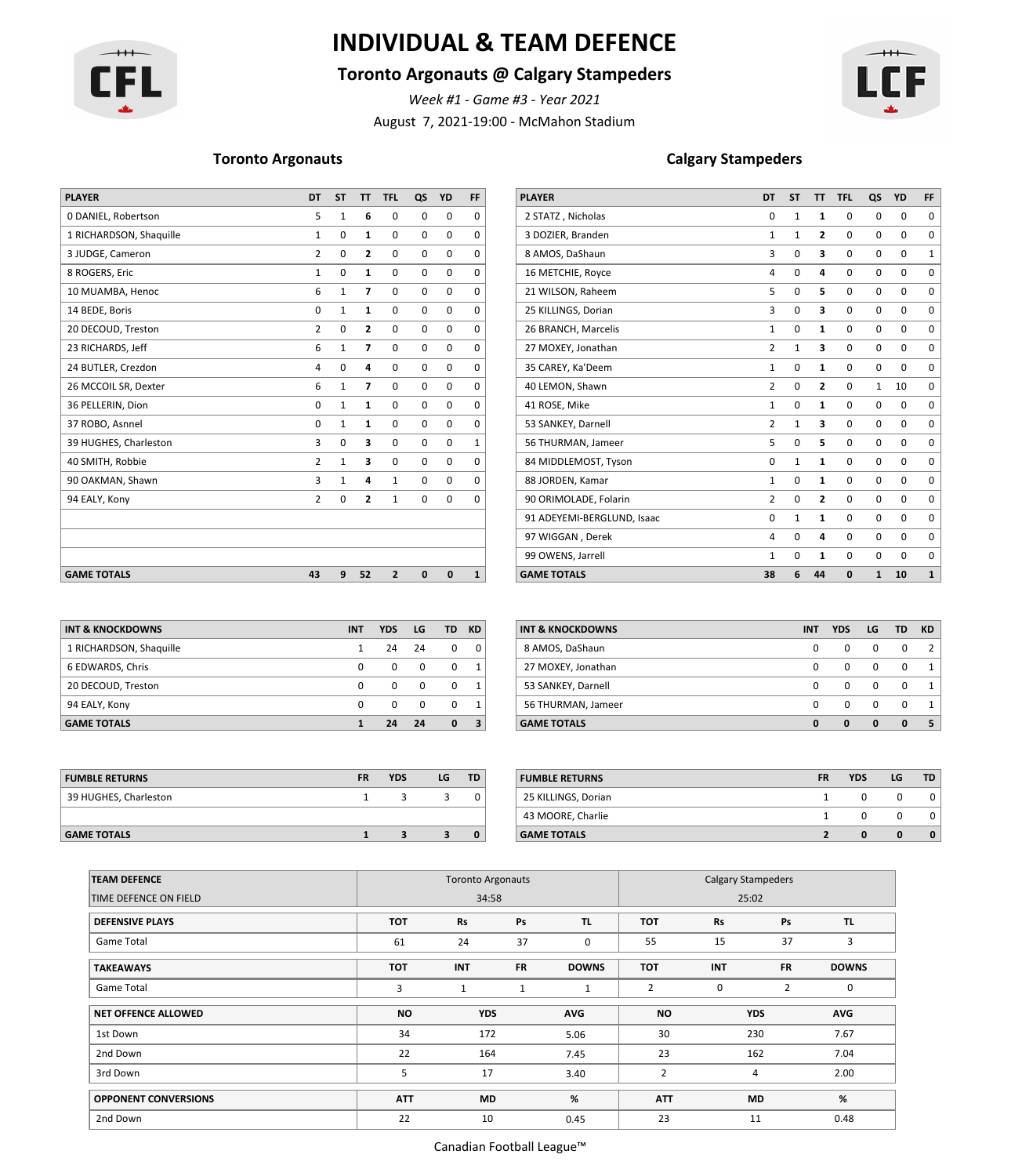

# **Penalty Details**

### **Toronto Argonauts @ Calgary Stampeders**



August 7, 2021-19:00 - McMahon Stadium *Week #1 - Game #3 - Year 2021*

|                |         | <b>PENALTY CALLS</b> |             |                  |                       |                       | <b>YARDS</b>  |              |            |
|----------------|---------|----------------------|-------------|------------------|-----------------------|-----------------------|---------------|--------------|------------|
|                | QTR PL# | TIME*                | <b>TEAM</b> | <b>SITUATION</b> | ## PLAYER             | <b>PENALTY CALLS</b>  | <b>STATUS</b> | <b>TOR</b>   | <b>CGY</b> |
| $\mathbf{1}$   | 20      | 06:14                | <b>TOR</b>  | Defence          | 39 HUGHES             | Offside, Defence      | Accepted      | 5            |            |
| $\mathbf{1}$   | 27      | 02:43                | <b>TOR</b>  | Defence          | 10 MUAMBA             | Offside, Defence      | Accepted      | 5            |            |
| 2              | 33      | 14:30                | <b>CGY</b>  | Offence          | 69 GOOD-JONES         | Procedure, General    | Accepted      |              | 5          |
| 2              | 41      | 10:43                | <b>TOR</b>  | Defence          | <b>DANIEL</b><br>0    | Pass Interference,    | Accepted      | 12           |            |
|                |         |                      |             |                  |                       | Defence               |               |              |            |
| 2              | 61      | 02:00                | <b>CGY</b>  | Defence          | 41 ROSE               | Roughness, General    | Accepted      |              | 15         |
| $\overline{2}$ | 62      | 01:54                | <b>TOR</b>  | Offence          | 52 NICASTRO           | Procedure, General    | Accepted      | 5            |            |
| $\overline{2}$ | 64      | 01:50                | CGY         | Defence          | 47 SOPIK              | Illegal Contact on a  | Accepted      |              | 10         |
|                |         |                      |             |                  |                       | Receiver              |               |              |            |
| $\overline{2}$ | 64      | 01:50                | <b>TOR</b>  | Offence          | <b>CAMPBELL</b><br>67 | Face Mask             | Accepted      | 15           |            |
| $\overline{2}$ | 66      | 01:34                | CGY         | STR-P            | <b>SOPIK</b><br>47    | Contacting the Kicker | Accepted      |              | 10         |
| 2              | 70      | 00:50                | <b>CGY</b>  | STC-P            | Team                  | Procedure, No End     | Declined      |              | 0          |
| 3              | 82      | 12:19                | <b>TOR</b>  | Defence          | 39 HUGHES             | Offside, Defence      | Accepted      | 5            |            |
| 3              | 85      | 10:49                | CGY         | Offence          | 17 AMBLES             | <b>Illegal Block</b>  | Accepted      |              | 10         |
| 3              | 85      | 10:49                | <b>TOR</b>  | Defence          | 6 EDWARDS             | OC, General           | Accepted      | 10           |            |
| 3              | 87      | 10:11                | <b>TOR</b>  | Offence          | 52 NICASTRO           | Procedure, General    | Accepted      | $\mathbf{1}$ |            |
| 3              | 97      | 05:45                | <b>TOR</b>  | Defence          | 23 RICHARDS           | Pass Interference,    | Accepted      | 10           |            |
|                |         |                      |             |                  |                       | Defence               |               |              |            |
| 3              | 97      | 05:45                | <b>TOR</b>  | Defence          | 39 HUGHES             | Roughing the Passer   | Accepted      | 14           |            |
| 3              | 99      | 05:01                | CGY         | Offence          | 67 WILLIAMS           | Procedure, General    | Accepted      |              | 5          |
| 4              | 114     | 13:09                | <b>TOR</b>  | Offence          | 4 BETHEL-THOMPSON     | <b>Time Count</b>     | Accepted      | 5            |            |
| 4              | 118     | 11:44                | CGY         | Offence          | 68 LAWRENCE           | Procedure, General    | Accepted      |              | 5          |
| 4              | 133     | 06:14                | <b>CGY</b>  | Offence          | <b>CAREY</b><br>35    | OC, General           | Accepted      |              | 10         |
| 4              | 137     | 04:14                | <b>TOR</b>  | Offence          | 59 ALLEN              | Procedure, General    | Accepted      | 5            |            |
| 4              | 149     | 00:31                | <b>CGY</b>  | Offence          | 88 JORDEN             | Roughness, General    | Accepted      |              | 9          |

| PENALTY SUMMARY (ACCEPTED)    |               |
|-------------------------------|---------------|
| Preventable                   |               |
| Contacting the Kicker         | 1             |
| OC, General                   | 2             |
| Offside, Defence              | ξ             |
| Procedure, General            | 6             |
| <b>Time Count</b>             | 1             |
| <b>Technical</b>              |               |
| Illegal Block                 | 1             |
| Illegal Contact on a Receiver | 1             |
| Pass Interference, Defence    | 2             |
| <b>Roughness</b>              |               |
| Face Mask                     | 1             |
| Roughing the Passer           | 1             |
| Roughness, General            | $\mathcal{P}$ |

|                                | <b>TOTAL</b>   |            | <b>TOR</b> |            | <b>CGY</b>     |            |
|--------------------------------|----------------|------------|------------|------------|----------------|------------|
| <b>GAME SUMMARY (ACCEPTED)</b> | <b>NO</b>      | <b>YDS</b> | <b>NO</b>  | <b>YDS</b> | <b>NO</b>      | <b>YDS</b> |
| <b>Penalties</b>               | 21             | 171        | 12         | 92         | 9              | 79         |
| Preventable                    | 13             | 76         | 8          | 41         | 5              | 35         |
| Roughness                      | $\overline{4}$ | 53         | 2          | 29         | $\overline{2}$ | 24         |
| Technical                      | 4              | 42         | 2          | 22         | 2              | 20         |
| <b>Situation</b>               |                |            |            |            |                |            |
| Offence                        | 11             | 75         | 5          | 31         | 6              | 44         |
| Defence                        | 9              | 86         | 7          | 61         | $\overline{2}$ | 25         |
| <b>ST Return</b>               | $\mathbf{1}$   | 10         | $\Omega$   | $\Omega$   | $\overline{1}$ | 10         |
| Declined **                    | 1              |            | 0          |            | 1              |            |

| <b>OTHER PENALTY DATA</b>       |     |
|---------------------------------|-----|
| <b>Total Plays</b>              | 151 |
| Plays With Penalties (Accepted) | 18  |
| Plays With Penalties (All)      | 19  |

*\*Penalty times shown are the start time (Game Clock, time remaining in the Quarter) of the following play.*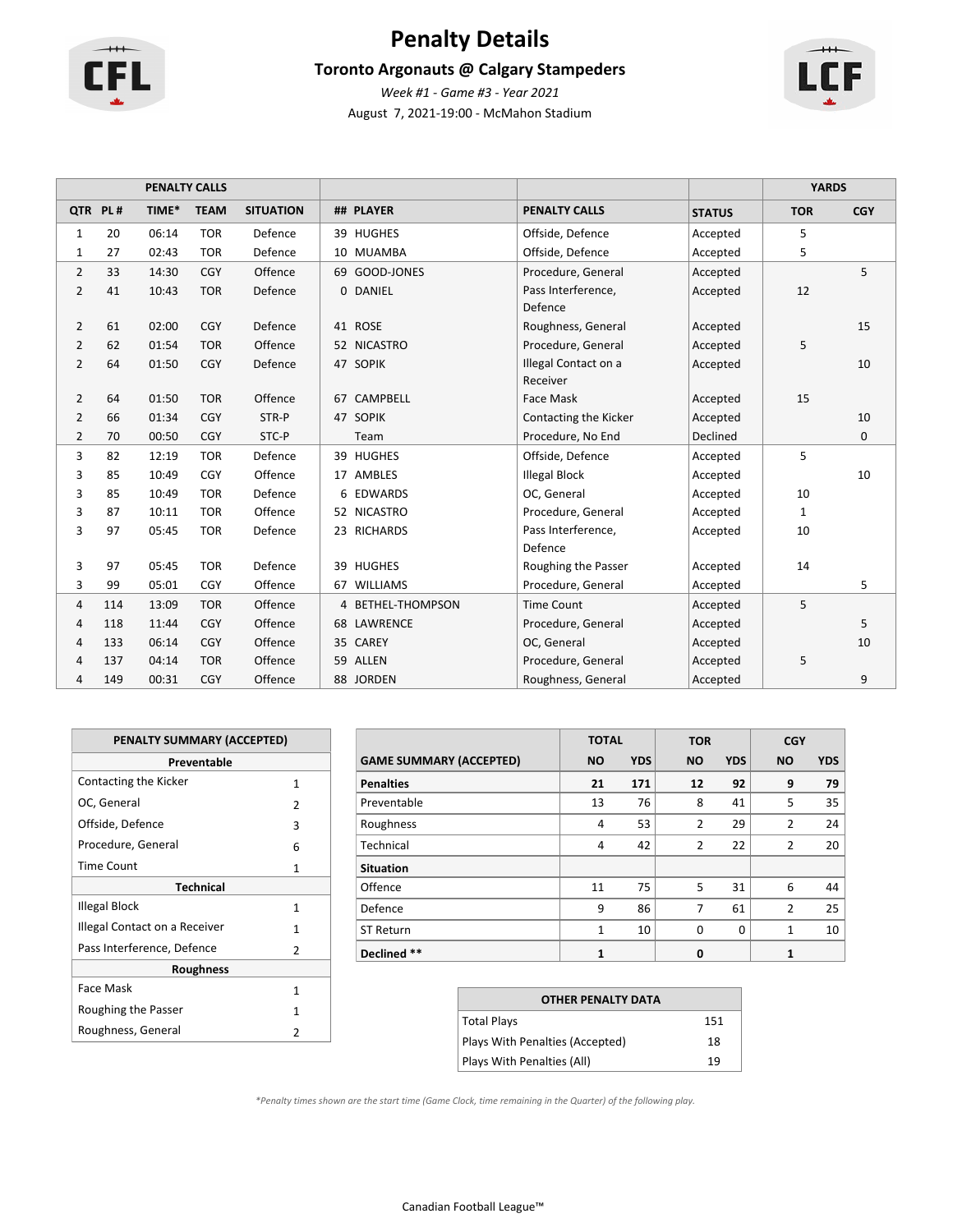

# **DRIVE CHART**

# **Toronto Argonauts @ Calgary Stampeders**

August 7, 2021-19:00 - McMahon Stadium *Week #1 - Game #3 - Year 2021*



|    |            |                 |            |                       |       |        | <b>Toronto Argonauts</b> |                |                             |                |              |                |   |              |                |              |
|----|------------|-----------------|------------|-----------------------|-------|--------|--------------------------|----------------|-----------------------------|----------------|--------------|----------------|---|--------------|----------------|--------------|
|    |            |                 |            | <b>Start of Drive</b> |       | 1st    |                          |                | <b>Plays From Scrimmage</b> |                |              | Other          |   | <b>Net</b>   |                |              |
| #  | QB         | <b>YDLN</b>     | <b>RES</b> | Qtr                   | Time  | Play # | <b>RZ</b>                | <b>Downs</b>   | Ps                          | <b>Rs</b>      | <b>SA</b>    | <b>TL</b>      | ĸ | PN           | No             | Yds          |
| 1  | 4          | T <sub>16</sub> | <b>TD</b>  | 1                     | 13:41 | 5      | ✓                        | $\overline{7}$ | 8                           | 5              |              |                |   |              | 13             | 97           |
| 2  | 4          | T35             | Miss FG    | 2                     | 13:11 | 36     |                          | 1              | $\mathbf{1}$                | $\overline{2}$ |              |                |   |              | 4              | 24           |
| 3  | 4          | T <sub>28</sub> | Fumble     | $\overline{2}$        | 4:04  | 54     |                          | 0              |                             | $\mathbf{1}$   |              |                |   |              | 3              | -9           |
| 4  | 4          | T35             | FG         | 2                     | 2:05  | 60     |                          | 1              | 4                           | 0              |              |                |   | 3            | 8              | 13           |
| 5  | 4          | T41             | Miss FG    | 2                     | 0:38  | 71     | ✓                        | $\overline{2}$ | 4                           | 0              |              |                | 1 |              | 5              | 49           |
| 6  | 4          | T28             | Fumble     | 3                     | 14:56 | 77     |                          | 0              | 1                           | 0              |              |                |   |              | $\mathbf{1}$   | 81           |
| 7  | 4          | T <sub>3</sub>  | Punt       | 3                     | 10:11 | 87     |                          | 1              | 3                           | $\overline{2}$ |              |                |   |              | 7              | 18           |
| 8  | 4          | T35             | Punt       | 3                     | 3:33  | 102    |                          | 0              | $\overline{2}$              | 0              |              |                |   |              | 3              | $\mathbf{1}$ |
| 9  | 4          | T24             | Punt       | 4                     | 15:00 | 110    |                          |                | 3                           | 1              |              |                |   | $\mathbf{1}$ | 6              | 20           |
| 10 | 4          | T35             | Punt       | 4                     | 10:11 | 123    |                          | 0              | 2                           | 0              |              |                |   |              | 3              | 0            |
| 11 | 4          | C <sub>27</sub> | TD         | 4                     | 8:46  | 127    |                          | $\mathbf{1}$   | 3                           | 0              |              |                |   |              | 3              | 30           |
| 12 | 4          | T <sub>26</sub> | FG         | 4                     | 4:14  | 137    | ✓                        | 4              | 5                           | 3              | $\mathbf{1}$ |                |   | $\mathbf{1}$ | 11             | 64           |
| 13 | 4          | C <sub>9</sub>  | End gm     | 4                     | 0:21  | 150    | ✓                        | 0              | 0                           | 0              |              | 2              |   |              | $\overline{2}$ | $-4$         |
|    | <b>AVG</b> | <b>T38</b>      |            |                       |       |        | 4                        | 18             | 37                          | 14             | 1            | $\overline{2}$ | 9 | 6            | 69             | 384          |

|    | <b>Calgary Stampeders</b> |                 |            |                |                       |                |           |                |                             |                |    |           |              |       |              |      |
|----|---------------------------|-----------------|------------|----------------|-----------------------|----------------|-----------|----------------|-----------------------------|----------------|----|-----------|--------------|-------|--------------|------|
|    |                           |                 |            |                | <b>Start of Drive</b> |                |           | 1st            | <b>Plays From Scrimmage</b> |                |    |           |              | Other |              | Net  |
| #  | QB                        | <b>YDLN</b>     | <b>RES</b> | Qtr            | <b>Time</b>           | Play #         | <b>RZ</b> | <b>Downs</b>   | Ps                          | <b>Rs</b>      | SA | <b>TL</b> | К            | PN    | No           | Yds  |
| 1  | 19                        | C <sub>25</sub> | Punt       | 1              | 15:00                 | $\overline{2}$ |           | 0              | $\mathbf{1}$                | $\mathbf{1}$   |    |           | $\mathbf{1}$ |       | 3            | 2    |
| 2  | 19                        | C <sub>25</sub> | FG         | 1              | 6:41                  | 19             | ✓         | 6              | 7                           | 6              |    |           | $\mathbf{1}$ | 3     | 17           | 67   |
| 3  | 19                        | C <sub>31</sub> | <b>TD</b>  | $\overline{2}$ | 11:14                 | 40             | ✓         | 6              | 6                           | 6              |    |           |              |       | 13           | 70   |
| 4  | 19                        | T <sub>19</sub> | FG         | $\overline{2}$ | 2:52                  | 57             | ✓         | $\mathbf 0$    | $\mathbf{1}$                | 1              |    |           |              |       | 3            | 4    |
| 5  | 19                        | C <sub>35</sub> | Punt       | 2              | 1:19                  | 68             |           | 0              | $\mathbf{1}$                | 1              |    |           | $\mathbf{1}$ |       | 3            | $-1$ |
| 6  | 19                        | C <sub>25</sub> | $T/O$ Dn   | 3              | 14:23                 | 78             | ✓         | 3              | 5                           | $\overline{2}$ |    |           |              | 2     | 9            | 77   |
| 7  | 19                        | T52             | FG         | 3              | 7:04                  | 94             | ✓         | $\overline{2}$ | 3                           | 2              |    |           |              | 2     | 8            | 25   |
| 8  | 19                        | C <sub>33</sub> | Punt       | 3              | 2:25                  | 105            |           | $\overline{ }$ | 2                           | $\overline{2}$ |    |           | $\mathbf{1}$ |       | 5            | 17   |
| 9  | 19                        | C <sub>35</sub> | FG         | 4              | 12:38                 | 116            |           | $\overline{2}$ | 4                           | $\mathbf{1}$   |    |           | $\mathbf{1}$ |       | 7            | 57   |
| 10 | 19                        | C30             | Fumble     | 4              | 9:11                  | 126            |           | 0              | 0                           | 1              |    |           |              |       | $\mathbf{1}$ | 0    |
| 11 | 19                        | C19             | Punt       | 4              | 7:31                  | 131            |           | $\overline{2}$ | 4                           | $\mathbf{1}$   |    |           | $\mathbf{1}$ |       | 6            | 35   |
| 12 | 19                        | C <sub>20</sub> | <b>INT</b> | 4              | 0:31                  | 149            |           | 0              | $\mathbf{1}$                | 0              |    |           |              |       | $\mathbf{1}$ | 0    |
|    | <b>AVG</b>                | C36             |            |                |                       |                | 5         | 22             | 35                          | 24             | 0  | 0         | 8            | 9     | 76           | 353  |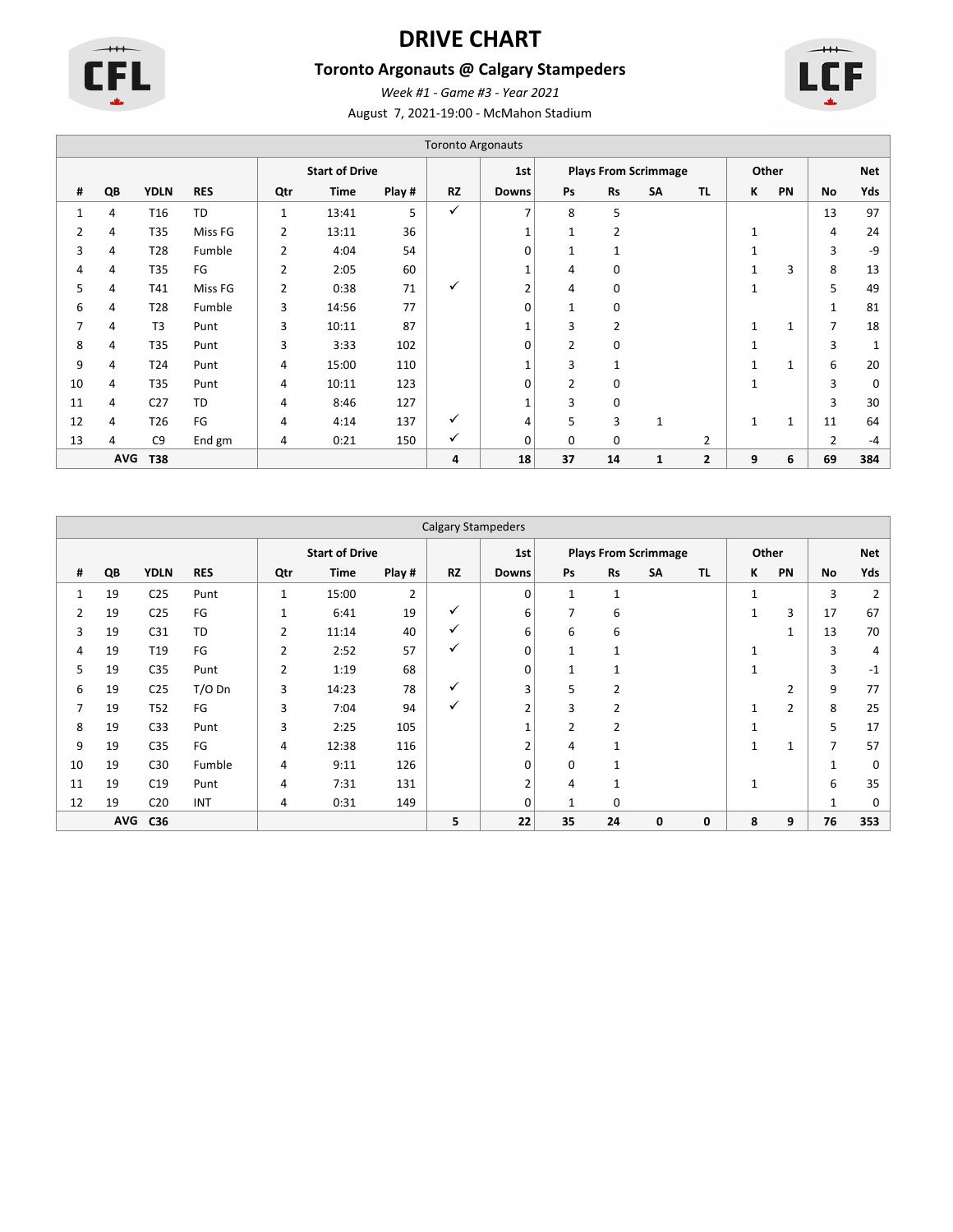

# **Toronto Argonauts @ Calgary Stampeders**

August 7, 2021-19:00 - McMahon Stadium *Week #1 - Game #3 - Year 2021*



### **First Quarter**

| #  | Team       | Pos             | D/Y  | <b>Clock</b> | Play                                                                                                                                                                                                                                                 |
|----|------------|-----------------|------|--------------|------------------------------------------------------------------------------------------------------------------------------------------------------------------------------------------------------------------------------------------------------|
| 1  | <b>TOR</b> | T35             |      | (15:00)      | B. BEDE Kickoff (80 yds), Ball Out of Bounds                                                                                                                                                                                                         |
| 2  | <b>CGY</b> | C <sub>25</sub> | 1/10 | (15:00)      | K. CAREY Run (2 yds), Tackle: J. RICHARDS                                                                                                                                                                                                            |
| 3  | <b>CGY</b> | C27             | 2/8  | (14:24)      | B. MITCHELL Incomplete Pass intended for M. AMBLES at C45                                                                                                                                                                                            |
| 4  | <b>CGY</b> | C <sub>27</sub> | 3/8  | (14:02)      | C. GRACE Punt (56 yds), Returned by D. BRAVERMAN from T27 (-11 yds), D. BRAVERMAN Fumble, Recovered by L.<br>NOEL at T16 (0 yds), Special Teams Tackle: D. SANKEY, Toronto returner played the ball at the T27, thus the negative<br>return yardage. |
|    |            |                 |      |              | CGY Drive: 3 plays, 2 yards, 01:19                                                                                                                                                                                                                   |
| 5  | <b>TOR</b> | T16             | 1/10 | (13:41)      | J. WHITE Run (4 yds), Tackle: D. WIGGAN                                                                                                                                                                                                              |
| 6  | <b>TOR</b> | T20             | 2/6  | (13:06)      | M. BETHEL-THOMPSON Completed Pass to R. COLLINS JR, caught at T27 (7 yds, 0 YAC), Tackle: M. BRANCH                                                                                                                                                  |
| 7  | <b>TOR</b> | T <sub>27</sub> | 1/10 | (12:23)      | M. BETHEL-THOMPSON Completed Pass to D. BRAVERMAN, caught at T23 (3 yds, 3 YAC), Tackle: M. ROSE                                                                                                                                                     |
| 8  | <b>TOR</b> | T30             | 2/7  | (11:54)      | M. BETHEL-THOMPSON Completed Pass to J. WHITE, caught at T31 (21 yds, 20 YAC), Pushed Out of Bounds by F.<br>ORIMOLADE                                                                                                                               |
| 9  | <b>TOR</b> | T51             | 1/10 | (11:32)      | M. BETHEL-THOMPSON Completed Pass to D. BRAVERMAN, caught at T55 (7 yds, 3 YAC), Tackle: J. MOXEY                                                                                                                                                    |
| 10 | <b>TOR</b> | C52             | 2/3  | (10:54)      | J. WHITE Run (2 yds), Tackle: B. DOZIER                                                                                                                                                                                                              |
| 11 | <b>TOR</b> | C50             | 3/0  | (10:14)      | M. BETHEL-THOMPSON Run (2 yds), Tackle: J. OWENS                                                                                                                                                                                                     |
| 12 | <b>TOR</b> | C48             | 1/10 | (09:48)      | M. BETHEL-THOMPSON Completed Pass to J. WHITE, caught at C48 (6 yds, 6 YAC), Tackle: R. METCHIE                                                                                                                                                      |
| 13 | <b>TOR</b> | C42             | 2/4  | (09:10)      | J. WHITE Run (4 yds), Tackle: D. SANKEY                                                                                                                                                                                                              |
| 14 | TOR        | C38             | 1/10 | (08:32)      | M. BETHEL-THOMPSON Completed Pass to L. NOEL, caught at C38 (11 yds, 11 YAC), Tackle: D. AMOS                                                                                                                                                        |
| 15 | <b>TOR</b> | C <sub>27</sub> | 1/10 | (07:49)      | M. BETHEL-THOMPSON Completed Pass to D. BRAVERMAN, caught at C29 (18 yds, 18 YAC), Pushed Out of Bounds by<br>R. WILSON                                                                                                                              |
| 16 | <b>TOR</b> | C <sub>9</sub>  | 1/9  | (07:27)      | M. BETHEL-THOMPSON Completed Pass to J. BRESCACIN, caught at CO (9 yds, 0 YAC), Touchdown                                                                                                                                                            |
|    |            |                 |      |              | TOR Scoring Drive: 12 plays, 94 yards, 06:36<br>TOR 6 CGY 0                                                                                                                                                                                          |
| 17 | <b>TOR</b> | C <sub>3</sub>  | 1/0  | (07:05)      | J. WHITE Run (3 yds), Convert Successful, Successful 2-point convert (run)                                                                                                                                                                           |
|    |            |                 |      |              | TOR 8 CGY 0                                                                                                                                                                                                                                          |
| 18 | <b>TOR</b> | T35             |      | (06:46)      | B. BEDE Kickoff (75 yds), Returned by S. RILEY from C0 (25 yds), Special Teams Tackle: H. MUAMBA                                                                                                                                                     |
| 19 | <b>CGY</b> | C <sub>25</sub> | 1/10 | (06:41)      | K. CAREY Run (3 yds), Tackle: S. OAKMAN                                                                                                                                                                                                              |
| 20 | <b>CGY</b> | C <sub>28</sub> | 2/7  | (06:14)      | Penalty: Offside, Defence called on Toronto (C. HUGHES) (5 yds.) - No Play                                                                                                                                                                           |
| 21 | <b>CGY</b> | C <sub>33</sub> | 2/2  | (06:07)      | K. CAREY Run (4 yds), Tackle: C. BUTLER                                                                                                                                                                                                              |
| 22 | <b>CGY</b> | C37             | 1/10 | (05:35)      | K. CAREY Run (6 yds), Tackle: D. MCCOIL SR                                                                                                                                                                                                           |
| 23 | <b>CGY</b> | C43             | 2/4  | (05:11)      | B. MITCHELL Completed Pass to J. HUFF, caught at C50 (7 yds, 0 YAC), Tackle: R. DANIEL                                                                                                                                                               |
| 24 | <b>CGY</b> | C50             | 1/10 | (04:38)      | B. MITCHELL Completed Pass to R. SINDANI, caught at C47 (4 yds, 4 YAC), Tackle: J. RICHARDS                                                                                                                                                          |
| 25 | <b>CGY</b> | C54             | 2/6  | (03:59)      | B. MITCHELL Completed Pass to A. MILANOVIC-LITRE, caught at T54 (5 yds, 3 YAC), Tackle: J. RICHARDS                                                                                                                                                  |
| 26 | <b>CGY</b> | T51             | 3/1  | (02:59)      | M. O'CONNOR Run QB Sneak (1 yds), Tackle: K. EALY                                                                                                                                                                                                    |
| 27 | <b>CGY</b> | <b>T50</b>      | 1/10 | (02:43)      | Penalty: Offside, Defence called on Toronto (H. MUAMBA) (5 yds.) - No Play                                                                                                                                                                           |
| 28 | <b>CGY</b> | T45             | 1/5  | (02:03)      | K. CAREY Run (5 yds), Tackle: H. MUAMBA                                                                                                                                                                                                              |
| 29 | <b>CGY</b> | T40             | 1/10 | (01:32)      | B. MITCHELL Completed Pass to H. MAYALA, caught at T34 (10 yds, 4 YAC), Tackle: R. DANIEL                                                                                                                                                            |
| 30 | <b>CGY</b> | T30             | 2/0  | (00:52)      | K. CAREY Run (4 yds), Tackle: R. DANIEL                                                                                                                                                                                                              |
| 31 | <b>CGY</b> | T26             | 1/10 | (00:25)      | B. MITCHELL Completed Pass to J. HUFF, caught at T30 (14 yds, 14 YAC), Tackle: J. RICHARDS                                                                                                                                                           |
|    | CGY        |                 |      | (00:00)      | End of Quarter                                                                                                                                                                                                                                       |

|                           |       | <b>Time</b> |           |    | <b>First Downs By</b> |            |     |
|---------------------------|-------|-------------|-----------|----|-----------------------|------------|-----|
| <b>Teams</b>              | Score | Poss        | <b>Rs</b> | Ps | Pen                   | <b>Tot</b> | 2d  |
| <b>Toronto Argonauts</b>  |       | 7:00        |           |    |                       |            | 3/4 |
| <b>Calgary Stampeders</b> |       | 8:00        |           |    |                       |            | 3/5 |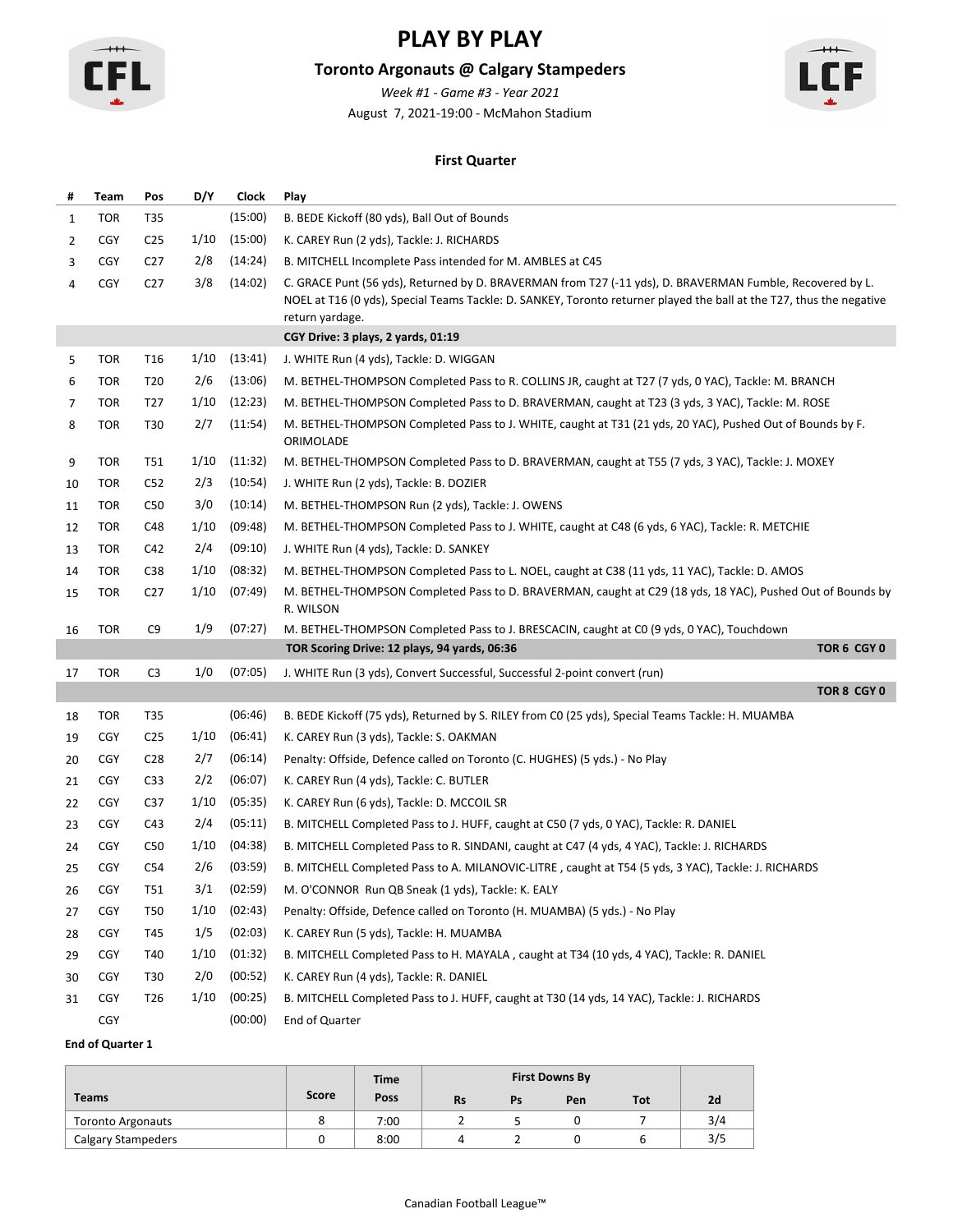

# **Toronto Argonauts @ Calgary Stampeders**

*Week #1 - Game #3 - Year 2021*



August 7, 2021-19:00 - McMahon Stadium

### **Second Quarter**

| #  | Team       | Pos             | D/Y  | <b>Clock</b>     | Play                                                                                                                                                                       |
|----|------------|-----------------|------|------------------|----------------------------------------------------------------------------------------------------------------------------------------------------------------------------|
| 32 | <b>CGY</b> | T12             | 1/10 | (15:00)          | B. MITCHELL Completed Pass to K. JORDEN, caught at T16 (6 yds, 6 YAC), Tackle: C. BUTLER                                                                                   |
| 33 | <b>CGY</b> | T6              | 2/4  | (14:30)          | Penalty: Procedure, General called on Calgary (J. GOOD-JONES) (5 yds.) - No Play                                                                                           |
| 34 | <b>CGY</b> | T11             | 2/9  | (14:11)          | B. MITCHELL Completed Pass to K. CAREY, caught at T13 (-2 yds, -2 YAC), Tackle: K. EALY                                                                                    |
| 35 | <b>CGY</b> | T <sub>13</sub> | 3/11 | (13:24)          | R. PAREDES Field Goal Attempt (20 yds), Good                                                                                                                               |
|    |            |                 |      |                  | CGY Scoring Drive: 17 plays, 72 yards, 08:30<br>TOR 8 CGY 3                                                                                                                |
| 36 | <b>TOR</b> | T35             | 1/10 | (13:11)          | M. BETHEL-THOMPSON Completed Pass to R. COLLINS JR, caught at T50 (16 yds, 1 YAC), Pushed Out of Bounds by J.<br><b>MOXEY</b>                                              |
| 37 | TOR        | T51             | 1/10 | (12:53)          | J. WHITE Run (1 yds), Tackle: R. WILSON                                                                                                                                    |
| 38 | <b>TOR</b> | T52             | 2/9  | (12:14)          | M. BETHEL-THOMPSON Run (7 yds), Pushed Out of Bounds by J. THURMAN, QBR (Escape Run)                                                                                       |
| 39 | <b>TOR</b> | C51             | 3/2  | (11:49)          | B. BEDE Field Goal Attempt (58 yds), Missed (Wide Left, kicked 69 yds), Returned by S. RILEY from C-18 (49 yds),<br>Special Teams Tackle: S. OAKMAN                        |
|    |            |                 |      |                  | TOR Drive: 4 plays, 24 yards, 01:57                                                                                                                                        |
| 40 | <b>CGY</b> | C <sub>31</sub> | 1/10 | (11:14)          | K. CAREY Run (1 yds), Tackle: S. OAKMAN                                                                                                                                    |
| 41 | <b>CGY</b> | C32             | 2/9  | (10:43)          | B. MITCHELL Incomplete Pass intended for J. HUFF at T52, Penalty: Pass Interference, Defence called on Toronto (R.<br>DANIEL) (12 yds.) - No Play                          |
| 42 | <b>CGY</b> | C44             | 1/10 | (10:20)          | B. MITCHELL Incomplete Pass intended for J. HUFF at C47, Knocked down by K. EALY                                                                                           |
| 43 | <b>CGY</b> | C44             | 2/10 | (10:01)          | B. MITCHELL Completed Pass to J. HUFF, caught at C50 (8 yds, 2 YAC), Tackle: T. DECOUD                                                                                     |
| 44 | <b>CGY</b> | C <sub>52</sub> | 3/2  | (09:11)          | B. MITCHELL Completed Pass to J. HUFF, caught at T54 (9 yds, 5 YAC), Tackle: R. DANIEL                                                                                     |
| 45 | <b>CGY</b> | T49             | 1/10 | (08:31)          | A. MILANOVIC-LITRE Run (7 yds), Tackle: R. SMITH                                                                                                                           |
| 46 | <b>CGY</b> | T42             | 2/3  | (07:53)          | A. MILANOVIC-LITRE Run (4 yds), Tackle: C. JUDGE                                                                                                                           |
| 47 | <b>CGY</b> | T38             | 1/10 | (07:15)          | A. MILANOVIC-LITRE Run (8 yds), Tackle: C. BUTLER, C. BUTLER injured on the play                                                                                           |
| 48 | <b>CGY</b> | T30             | 2/2  | (06:39)          | K. CAREY Run (1 yds), Tackle: R. SMITH                                                                                                                                     |
| 49 | <b>CGY</b> | T29             | 3/1  | (06:00)          | K. CAREY Run (7 yds), Tackle: R. DANIEL                                                                                                                                    |
| 50 | <b>CGY</b> | T22             | 1/10 | (05:29)          | B. MITCHELL Completed Pass to J. HUFF, caught at T26 (14 yds, 14 YAC), Tackle: T. DECOUD, J. HUFF injured on the<br>play                                                   |
| 51 | <b>CGY</b> | T8              | 1/8  | (04:55)          | B. MITCHELL Completed Pass to K. JORDEN, caught at T0 (8 yds, 0 YAC), Touchdown                                                                                            |
|    |            |                 |      |                  | TOR 8 CGY 9<br>CGY Scoring Drive: 12 plays, 79 yards, 06:41                                                                                                                |
| 52 | <b>CGY</b> | T3              | 1/0  | (04:33)          | B. MITCHELL Completed Pass to M. AMBLES, caught at T0 (3 yds, 0 YAC), Convert Successful, Successful 2-point<br>convert (pass)                                             |
|    |            |                 |      |                  | <b>TOR 8 CGY 11</b>                                                                                                                                                        |
| 53 | <b>CGY</b> | C <sub>35</sub> |      | (04:10)          | R. PAREDES Kickoff (68 yds), Returned by D. BRAVERMAN from T7 (21 yds), Pushed Out of Bounds by I.<br>ADEYEMI-BERGLUND                                                     |
| 54 | TOR        | T28             |      | $1/10$ $(04:04)$ | J. WHITE Run (3 yds), Tackle: D. WIGGAN                                                                                                                                    |
| 55 | TOR        | T31             | 2/7  | (03:30)          | M. BETHEL-THOMPSON Incomplete Pass intended for J. BRESCACIN at T50                                                                                                        |
| 56 | <b>TOR</b> | T31             | 3/7  | (03:07)          | B. BEDE Punt Blocked by C. MOORE, Lost, Recovered by C. MOORE at T19 (0 yds), Special Teams Tackle: B. BEDE                                                                |
|    | <b>TOR</b> |                 |      | (02:52)          | Timeout: Three Minute                                                                                                                                                      |
|    |            |                 |      |                  | TOR Drive: 3 plays, -9 yards, 01:12                                                                                                                                        |
| 57 | <b>CGY</b> | T19             | 1/10 | (02:52)          | K. CAREY Run (4 yds), Tackle: D. MCCOIL SR                                                                                                                                 |
| 58 | <b>CGY</b> | T <sub>15</sub> | 2/6  | (02:30)          | B. MITCHELL Incomplete Pass intended for H. MAYALA at T-8                                                                                                                  |
| 59 | <b>CGY</b> | T15             | 3/6  | (02:08)          | R. PAREDES Field Goal Attempt (22 yds), Good                                                                                                                               |
|    |            |                 |      |                  | <b>TOR 8 CGY 14</b><br>CGY Scoring Drive: 3 plays, 4 yards, 00:47                                                                                                          |
| 60 | <b>TOR</b> | T35             | 1/10 | (02:05)          | M. BETHEL-THOMPSON Incomplete Pass intended for R. COLLINS JR, Knocked down by D. SANKEY                                                                                   |
| 61 | TOR        | T35             | 2/10 | (02:00)          | M. BETHEL-THOMPSON Completed Pass to D. BRAVERMAN, caught at T45 (13 yds, 3 YAC), Tackle: R. METCHIE,<br>Penalty: Roughness, General called on Calgary (M. ROSE) (15 yds.) |
| 62 | TOR        | C47             | 1/10 | (01:54)          | Penalty: Procedure, General called on Toronto (P. NICASTRO) (5 yds.) - No Play                                                                                             |
| 63 | <b>TOR</b> | C52             |      | $1/15$ $(01:54)$ | M. BETHEL-THOMPSON Incomplete Pass intended for J. BRESCACIN at C47                                                                                                        |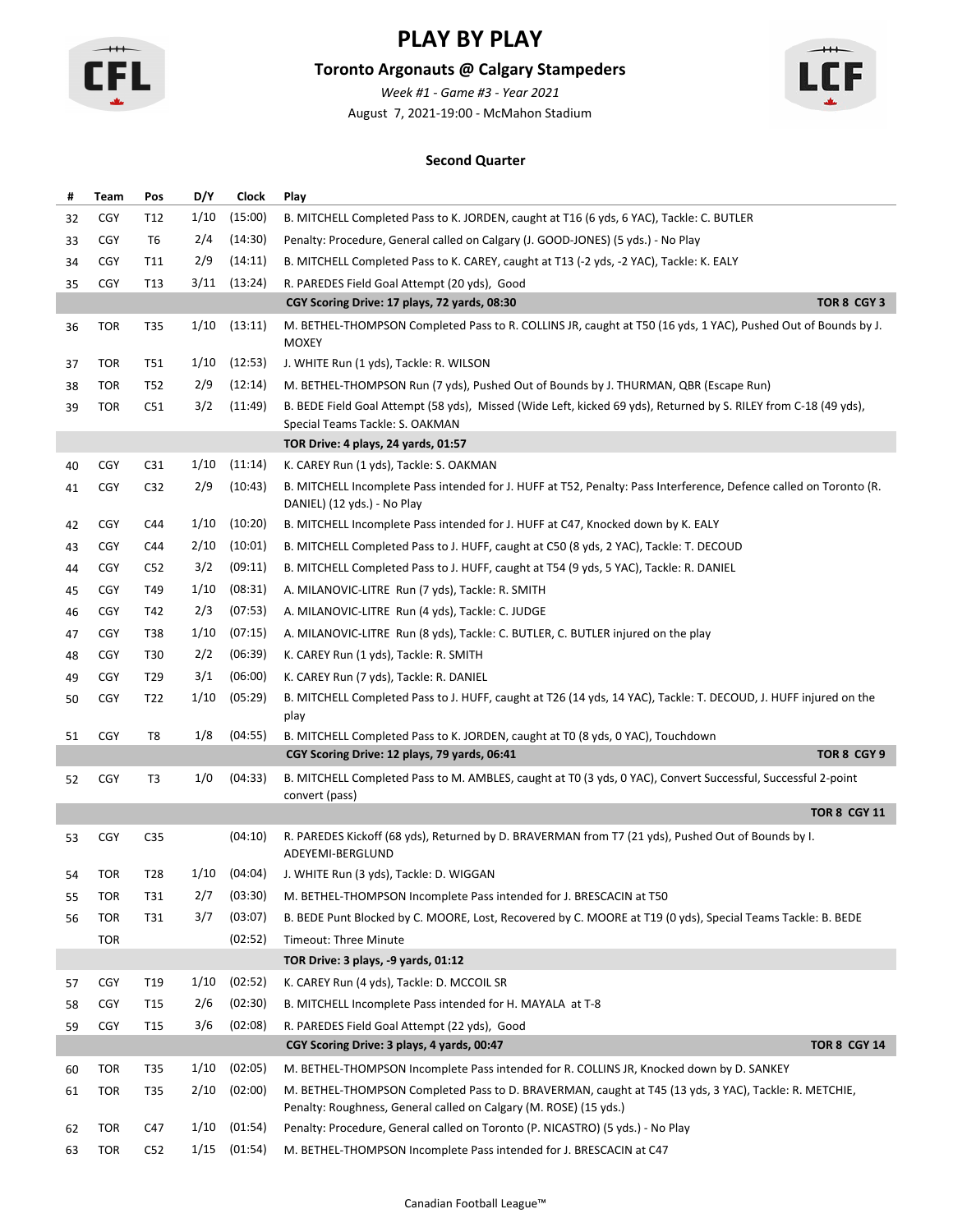

### **Toronto Argonauts @ Calgary Stampeders**

August 7, 2021-19:00 - McMahon Stadium *Week #1 - Game #3 - Year 2021*



#### **Second Quarter**

| #  | Team       | Pos             | D/Y  | <b>Clock</b> | Play                                                                                                                                                                                                                 |                      |
|----|------------|-----------------|------|--------------|----------------------------------------------------------------------------------------------------------------------------------------------------------------------------------------------------------------------|----------------------|
| 64 | <b>TOR</b> | C <sub>52</sub> | 2/15 | (01:50)      | M. BETHEL-THOMPSON Run (5 yds), Tackle: S. LEMON, Penalty: Illegal Contact on a Receiver called on Calgary (F.<br>SOPIK) (10 yds.) - No Play, Penalty: Face Mask called on Toronto (J. CAMPBELL) (15 yds.) - No Play |                      |
| 65 | <b>TOR</b> | T <sub>53</sub> | 2/20 | (01:42)      | M. BETHEL-THOMPSON Incomplete Pass intended for D. DANIELS at C16                                                                                                                                                    |                      |
| 66 | <b>TOR</b> | T53             | 3/20 | (01:34)      | B. BEDE Punt (73 yds), Returned by S. RILEY from C-16 (0 yds), Dead Ball Declared (Concede), Single, Penalty:<br>Contacting the Kicker called on Calgary (F. SOPIK) (10 yds.) - No Play                              |                      |
| 67 | <b>TOR</b> | C47             | 3/10 | (01:24)      | B. BEDE Field Goal Attempt (54 yds), Good                                                                                                                                                                            |                      |
|    |            |                 |      |              | TOR Scoring Drive: 8 plays, 18 yards, 00:46                                                                                                                                                                          | <b>TOR 11 CGY 14</b> |
| 68 | <b>CGY</b> | C <sub>35</sub> | 1/10 | (01:19)      | K. CAREY Run (-1 yds), Tackle: S. OAKMAN                                                                                                                                                                             |                      |
| 69 | <b>CGY</b> | C <sub>34</sub> | 2/11 | (01:15)      | B. MITCHELL Incomplete Pass intended for R. SINDANI at C52, Knocked down by C. EDWARDS                                                                                                                               |                      |
| 70 | CGY        | C34             | 3/11 | (00:50)      | C. GRACE Punt (44 yds), Returned by D. BRAVERMAN from T32 (9 yds), Special Teams Tackle: B. DOZIER, Penalty:<br>Procedure, No End called on Calgary Declined                                                         |                      |
|    |            |                 |      |              | CGY Drive: 3 plays, -1 yards, 00:41                                                                                                                                                                                  |                      |
| 71 | <b>TOR</b> | T41             | 1/10 | (00:38)      | M. BETHEL-THOMPSON Completed Pass to D. DANIELS, caught at T50 (7 yds, -2 YAC), Tackle: D. AMOS                                                                                                                      |                      |
| 72 | <b>TOR</b> | T48             | 2/3  | (00:33)      | M. BETHEL-THOMPSON Completed Pass to E. ROGERS, caught at C55 (15 yds, 8 YAC), Tackle: J. THURMAN                                                                                                                    |                      |
| 73 | <b>TOR</b> | C47             | 1/10 | (00:24)      | M. BETHEL-THOMPSON Completed Pass to R. COLLINS JR, caught at C41 (6 yds, 0 YAC), Tackle: D. KILLINGS                                                                                                                |                      |
| 74 | <b>TOR</b> | C41             | 2/4  | (00:15)      | M. BETHEL-THOMPSON Completed Pass to L. NOEL, caught at C24 (21 yds, 4 YAC), Tackle: R. METCHIE                                                                                                                      |                      |
| 75 | <b>TOR</b> | C <sub>20</sub> | 1/10 | (00:00)      | B. BEDE Field Goal Attempt (27 yds), Missed (Wide Left, kicked 40 yds), Ball Out of Bounds, Single                                                                                                                   |                      |
|    |            |                 |      |              | TOR Drive: 5 plays, 49 yards, 00:38                                                                                                                                                                                  | <b>TOR 12 CGY 14</b> |

--- (00:00) End of Quarter

|                           |       | <b>Time</b> |           |    | <b>First Downs By</b> |     |     |
|---------------------------|-------|-------------|-----------|----|-----------------------|-----|-----|
| <b>Teams</b>              | Score | Poss        | <b>Rs</b> | Ps | Pen                   | Tot | 2d  |
| <b>Toronto Argonauts</b>  | 12    | 4:33        |           |    |                       |     | 3/6 |
| <b>Calgary Stampeders</b> | 14    | 10:27       |           |    |                       |     | 2/7 |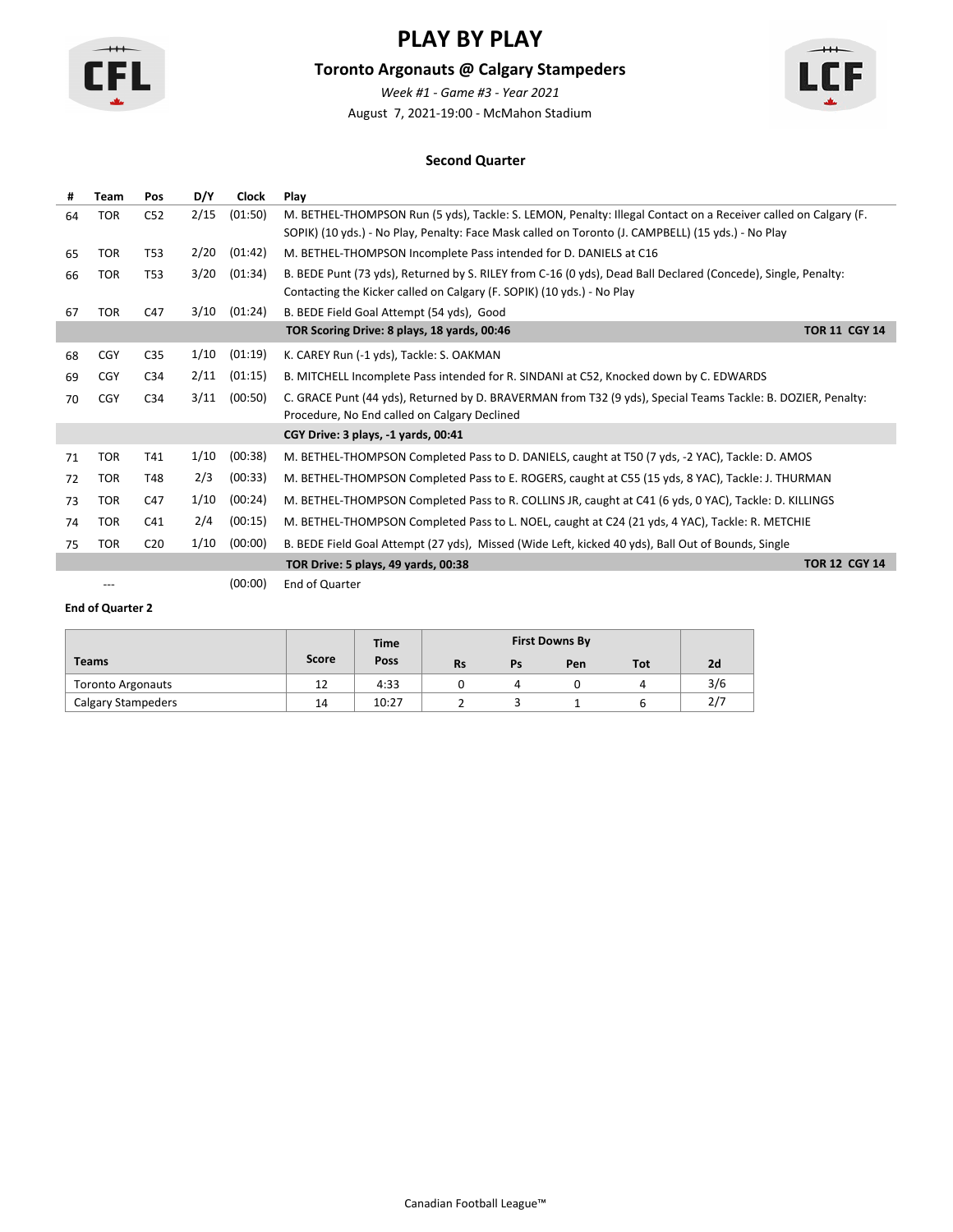

# **Toronto Argonauts @ Calgary Stampeders**

August 7, 2021-19:00 - McMahon Stadium *Week #1 - Game #3 - Year 2021*



### **Third Quarter**

| #   | Team       | Pos             | D/Y  | Clock   | Play                                                                                                                                                                                                                                                                                                               |
|-----|------------|-----------------|------|---------|--------------------------------------------------------------------------------------------------------------------------------------------------------------------------------------------------------------------------------------------------------------------------------------------------------------------|
| 76  | <b>CGY</b> | C <sub>35</sub> |      | (15:00) | R. PAREDES Kickoff (61 yds), Returned by D. BRAVERMAN from T14 (14 yds), Special Teams Tackle: T. MIDDLEMOST                                                                                                                                                                                                       |
| 77  | <b>TOR</b> | T28             | 1/10 | (14:56) | M. BETHEL-THOMPSON Completed Pass to R. COLLINS JR, caught at T25 (81 yds, 81 YAC), R. COLLINS JR Fumble forced<br>by D. AMOS, Lost, Recovered by D. KILLINGS at C1 (0 yds), Dead Ball Declared (concede), By rule, gain permitted only                                                                            |
|     |            |                 |      |         | to the 1-yard line, ball fumbled into end zone.                                                                                                                                                                                                                                                                    |
|     |            |                 |      |         | TOR Drive: 1 play, 81 yards, 00:33                                                                                                                                                                                                                                                                                 |
| 78  | <b>CGY</b> | C <sub>25</sub> | 1/10 | (14:23) | B. MITCHELL Incomplete Pass at C29                                                                                                                                                                                                                                                                                 |
| 79  | <b>CGY</b> | C <sub>25</sub> | 2/10 | (14:01) | B. MITCHELL Completed Pass to K. JORDEN, caught at T42 (49 yds, 6 YAC), Tackle: S. RICHARDSON                                                                                                                                                                                                                      |
| 80  | <b>CGY</b> | T36             | 1/10 | (13:09) | B. MITCHELL Completed Pass to K. JORDEN, caught at T30 (14 yds, 8 YAC), Tackle: E. ROGERS                                                                                                                                                                                                                          |
| 81  | <b>CGY</b> | T22             | 1/10 | (12:38) | K. CAREY Run (6 yds), Tackle: D. MCCOIL SR                                                                                                                                                                                                                                                                         |
| 82  | <b>CGY</b> | T16             | 2/4  | (12:19) | Penalty: Offside, Defence called on Toronto (C. HUGHES) (5 yds.) - No Play                                                                                                                                                                                                                                         |
| 83  | <b>CGY</b> | T11             | 1/10 | (12:04) | B. MITCHELL Completed Pass to K. JORDEN, caught at T7 (8 yds, 4 YAC), Tackle: J. RICHARDS                                                                                                                                                                                                                          |
| 84  | <b>CGY</b> | T3              | 2/2  | (11:24) | K. CAREY Run (0 yds), Tackle: C. HUGHES                                                                                                                                                                                                                                                                            |
| 85  | <b>CGY</b> | T3              | 3/2  | (10:49) | B. MITCHELL Completed Pass to K. JORDEN, caught at TO (3 yds, 0 YAC), Touchdown, PLAY REVIEWED (Coach):<br>Overturned, Penalty: Illegal Block called on Calgary (M. AMBLES) (10 yds.) - No Play, Penalty: OC, General called on<br>Toronto (C. EDWARDS) (10 yds.) - No Play, Toronto challenged for OPI on CGY #17 |
| 86  | <b>CGY</b> | T3              | 3/2  | (10:17) | B. MITCHELL Incomplete Pass intended for C. HUNCHAK at T0, PLAY REVIEWED (Coach): Call Stands, Turnover on<br>downs                                                                                                                                                                                                |
|     |            |                 |      |         | CGY Drive: 9 plays, 82 yards, 04:12                                                                                                                                                                                                                                                                                |
| 87  | <b>TOR</b> | T3              | 1/10 | (10:11) | Penalty: Procedure, General called on Toronto (P. NICASTRO) (1 yds.) - No Play                                                                                                                                                                                                                                     |
| 88  | <b>TOR</b> | T2              | 1/11 | (09:43) | M. BETHEL-THOMPSON Completed Pass to E. ROGERS, caught at T6 (4 yds, 0 YAC), Tackle: D. AMOS                                                                                                                                                                                                                       |
| 89  | <b>TOR</b> | T6              | 2/7  | (09:26) | M. BETHEL-THOMPSON Completed Pass to J. WHITE, caught at T6 (6 yds, 6 YAC), Tackle: J. THURMAN                                                                                                                                                                                                                     |
| 90  | <b>TOR</b> | T12             | 3/1  | (08:43) | M. BETHEL-THOMPSON Run (2 yds), Tackle: D. WIGGAN                                                                                                                                                                                                                                                                  |
| 91  | <b>TOR</b> | T14             | 1/10 | (08:20) | J. WHITE Run (6 yds), Tackle: R. WILSON                                                                                                                                                                                                                                                                            |
| 92  | TOR        | T <sub>20</sub> | 2/4  | (07:44) | M. BETHEL-THOMPSON Incomplete Pass intended for E. ROGERS at T25, Knocked down by D. AMOS                                                                                                                                                                                                                          |
| 93  | <b>TOR</b> | T20             | 3/4  | (07:24) | B. BEDE Punt (42 yds), Returned by S. RILEY from C48 (10 yds), Special Teams Tackle: R. DANIEL, R. DANIEL injured on<br>the play                                                                                                                                                                                   |
|     |            |                 |      |         | TOR Drive: 7 plays, 17 yards, 03:07                                                                                                                                                                                                                                                                                |
| 94  | <b>CGY</b> | T52             | 1/10 | (07:04) | B. MITCHELL Incomplete Pass intended for R. SINDANI at T44                                                                                                                                                                                                                                                         |
| 95  | <b>CGY</b> | <b>T52</b>      | 2/10 | (06:44) | B. MITCHELL Completed Pass to R. SINDANI, caught at T41 (11 yds, 0 YAC), Pushed Out of Bounds by C. JUDGE                                                                                                                                                                                                          |
| 96  | <b>CGY</b> | T41             | 1/10 | (06:10) | K. CAREY Run (3 yds), Tackle: C. HUGHES                                                                                                                                                                                                                                                                            |
| 97  | <b>CGY</b> | T38             | 2/7  | (05:45) | Penalty: Pass Interference, Defence called on Toronto (J. RICHARDS) (10 yds.) - No Play, Penalty: Roughing the<br>Passer called on Toronto (C. HUGHES) (14 yds.) - No Play                                                                                                                                         |
| 98  | <b>CGY</b> | T14             | 1/10 | (05:30) | A. MILANOVIC-LITRE Run (1 yds), Tackle: H. MUAMBA                                                                                                                                                                                                                                                                  |
| 99  | <b>CGY</b> | T <sub>13</sub> | 2/9  | (05:01) | Penalty: Procedure, General called on Calgary (Z. WILLIAMS) (5 yds.) - No Play                                                                                                                                                                                                                                     |
| 100 | <b>CGY</b> | T <sub>18</sub> | 2/14 | (04:46) | B. MITCHELL Completed Pass to A. MILANOVIC-LITRE, caught at T17 (10 yds, 9 YAC), Tackle: J. RICHARDS                                                                                                                                                                                                               |
| 101 | <b>CGY</b> | T8              | 3/4  | (03:51) | R. PAREDES Field Goal Attempt (15 yds), Good                                                                                                                                                                                                                                                                       |
|     |            |                 |      |         | <b>TOR 12 CGY 17</b><br>CGY Scoring Drive: 8 plays, 44 yards, 03:31                                                                                                                                                                                                                                                |
| 102 | <b>TOR</b> | T35             | 1/10 | (03:33) | M. BETHEL-THOMPSON Completed Pass to K. GITTENS JR., caught at T36 (1 yds, 0 YAC), Tackle: D. KILLINGS                                                                                                                                                                                                             |
| 103 | TOR        | T36             | 2/9  | (03:04) | M. BETHEL-THOMPSON Incomplete Pass intended for J. BRESCACIN at T45, Knocked down by J. MOXEY, PLAY<br>REVIEWED (Coach): Call Stands                                                                                                                                                                               |
| 104 | <b>TOR</b> | T36             | 3/9  | (02:44) | B. BEDE Punt (56 yds), Returned by S. RILEY from C18 (15 yds), Special Teams Tackle: R. SMITH                                                                                                                                                                                                                      |
|     |            |                 |      |         | TOR Drive: 3 plays, 1 yard, 01:08                                                                                                                                                                                                                                                                                  |
| 105 | <b>CGY</b> | C33             | 1/10 | (02:25) | K. CAREY Run (6 yds), Tackle: D. MCCOIL SR, S. ACHEAMPONG injured on the play                                                                                                                                                                                                                                      |
| 106 | <b>CGY</b> | C <sub>39</sub> | 2/4  | (01:59) | K. CAREY Run (10 yds), Tackle: D. MCCOIL SR                                                                                                                                                                                                                                                                        |
| 107 | <b>CGY</b> | C49             | 1/10 | (01:24) | B. MITCHELL Incomplete Pass intended for J. HUFF at T25, Knocked down by T. DECOUD                                                                                                                                                                                                                                 |
| 108 | <b>CGY</b> | C49             | 2/10 | (01:01) | B. MITCHELL Completed Pass to J. HUFF, caught at C49 (1 yds, 1 YAC), Tackle: H. MUAMBA                                                                                                                                                                                                                             |
| 109 | CGY        | C50             | 3/9  | (00:12) | C. GRACE Punt (39 yds), Returned by D. BRAVERMAN from T21 (3 yds), Special Teams Tackle: N. STATZ                                                                                                                                                                                                                  |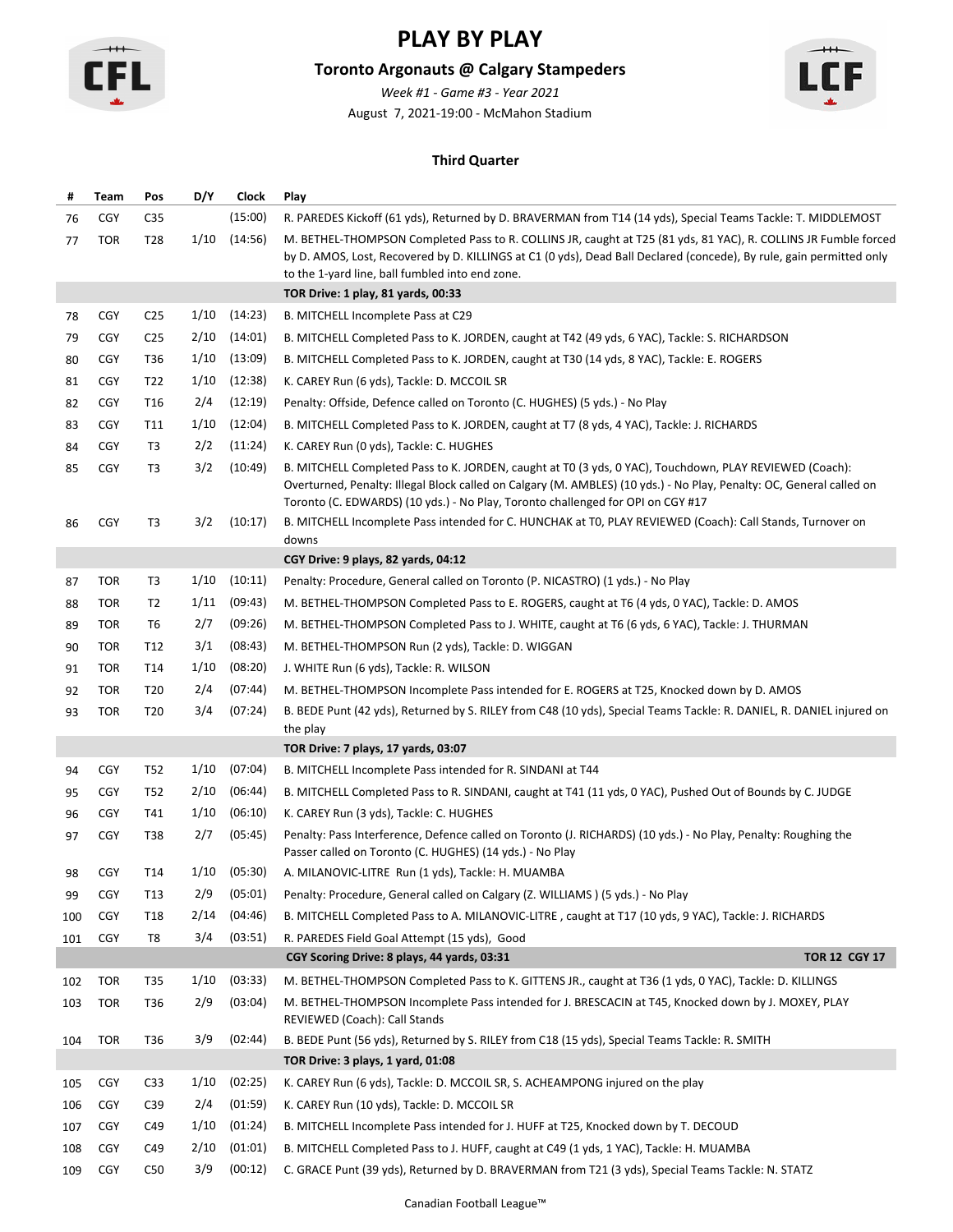

### **Toronto Argonauts @ Calgary Stampeders**

August 7, 2021-19:00 - McMahon Stadium *Week #1 - Game #3 - Year 2021*



#### **Third Quarter**

#### **# Team Pos D/Y Clock Play**

CGY (00:00) End of Quarter

|                           |       | <b>Time</b> |           |    | <b>First Downs By</b> |     |     |
|---------------------------|-------|-------------|-----------|----|-----------------------|-----|-----|
| <b>Teams</b>              | Score | Poss        | <b>Rs</b> | Ps | Pen                   | Tot | 2d  |
| <b>Toronto Argonauts</b>  | 12    | 4:48        |           |    |                       |     | 0/3 |
| <b>Calgary Stampeders</b> | 17    | 10:12       |           |    |                       |     | 5/8 |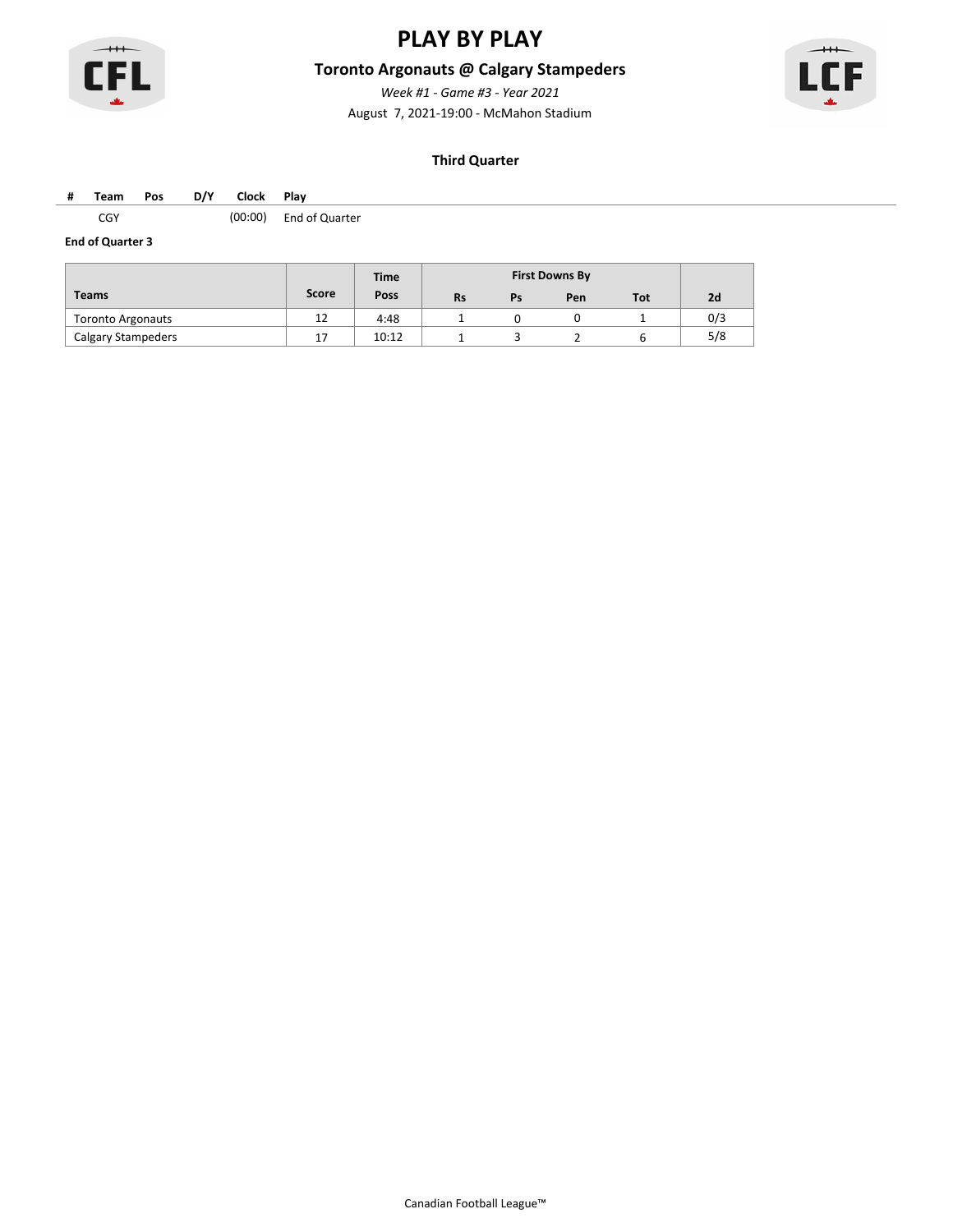

# **Toronto Argonauts @ Calgary Stampeders**

August 7, 2021-19:00 - McMahon Stadium *Week #1 - Game #3 - Year 2021*



### **Fourth Quarter**

| #   | Team       | Pos             | D/Y  | Clock   | Play                                                                                                                               |
|-----|------------|-----------------|------|---------|------------------------------------------------------------------------------------------------------------------------------------|
| 110 | <b>TOR</b> | T24             | 1/10 | (15:00) | M. BETHEL-THOMPSON Completed Pass to R. COLLINS JR, caught at T30 (8 yds, 2 YAC), Tackle: D. KILLINGS                              |
| 111 | <b>TOR</b> | T32             | 2/2  | (14:32) | A. OUELLETTE Run (4 yds), Tackle: J. THURMAN                                                                                       |
| 112 | <b>TOR</b> | T36             | 1/10 | (14:08) | M. BETHEL-THOMPSON Completed Pass to R. COLLINS JR, caught at T44 (8 yds, 0 YAC), Tackle: J. THURMAN                               |
| 113 | TOR        | T44             | 2/2  | (13:29) | M. BETHEL-THOMPSON Incomplete Pass intended for R. COLLINS JR at T54, Knocked down by D. AMOS                                      |
| 114 | <b>TOR</b> | T44             | 3/2  | (13:09) | Penalty: Time Count called on Toronto (M. BETHEL-THOMPSON) (5 yds.) - No Play                                                      |
| 115 | TOR        | T39             | 3/7  | (12:47) | B. BEDE Punt (47 yds), Returned by S. RILEY from C24 (11 yds), Special Teams Tackle: D. MCCOIL SR                                  |
|     |            |                 |      |         | TOR Drive: 6 plays, 15 yards, 02:22                                                                                                |
| 116 | <b>CGY</b> | C <sub>35</sub> | 1/10 | (12:38) | B. MITCHELL Completed Pass to M. AMBLES, caught at C42 (15 yds, 8 YAC), Tackle: H. MUAMBA                                          |
| 117 | <b>CGY</b> | C50             | 1/10 | (12:06) | B. MITCHELL Incomplete Pass intended for K. CAREY at C54, Pass dropped                                                             |
| 118 | <b>CGY</b> | C50             | 2/10 | (11:44) | Penalty: Procedure, General called on Calgary (J. LAWRENCE) (5 yds.) - No Play                                                     |
| 119 | <b>CGY</b> | C45             | 2/15 | (11:29) | B. MITCHELL Completed Pass to C. HUNCHAK, caught at T38 (37 yds, 10 YAC), Pushed Out of Bounds by C. BUTLER                        |
| 120 | <b>CGY</b> | T28             | 1/10 | (11:08) | A. MILANOVIC-LITRE Run (5 yds), Tackle: H. MUAMBA                                                                                  |
| 121 | <b>CGY</b> | T23             | 2/5  | (10:45) | B. MITCHELL Incomplete Pass intended for H. MAYALA at T17                                                                          |
| 122 | <b>CGY</b> | T23             | 3/5  | (10:34) | R. PAREDES Field Goal Attempt (30 yds), Good                                                                                       |
|     |            |                 |      |         | <b>TOR 12 CGY 20</b><br>CGY Scoring Drive: 7 plays, 52 yards, 02:27                                                                |
| 123 | TOR        | T35             | 1/10 | (10:11) | M. BETHEL-THOMPSON Incomplete Pass at T45, Pass thrown out of bounds, no intended receiver                                         |
| 124 | <b>TOR</b> | T35             | 2/10 | (09:54) | M. BETHEL-THOMPSON Incomplete Pass intended for E. ROGERS at T55, Knocked down by J. THURMAN                                       |
| 125 | TOR        | T35             | 3/10 | (09:31) | B. BEDE Punt (48 yds), Returned by S. RILEY from C27 (3 yds), Special Teams Tackle: J. RICHARDS                                    |
|     |            |                 |      |         | TOR Drive: 3 plays, 0 yards, 01:00                                                                                                 |
| 126 | <b>CGY</b> | C <sub>30</sub> | 1/10 | (09:11) | K. CAREY Run (0 yds), K. CAREY Fumble forced by C. HUGHES, Lost, Recovered by C. HUGHES at C30 (3 yds), Tackle: K.<br><b>CAREY</b> |
|     |            |                 |      |         | CGY Drive: 1 play, 0 yards, 00:25                                                                                                  |
| 127 | <b>TOR</b> | C <sub>27</sub> | 1/10 | (08:46) | M. BETHEL-THOMPSON Incomplete Pass intended for D. DANIELS at CO                                                                   |
| 128 | <b>TOR</b> | C <sub>27</sub> | 2/10 | (08:26) | M. BETHEL-THOMPSON Completed Pass to K. GITTENS JR., caught at C1 (27 yds, 1 YAC), Touchdown                                       |
|     |            |                 |      |         | <b>TOR 18 CGY 20</b><br>TOR Scoring Drive: 2 plays, 27 yards, 00:45                                                                |
| 129 | <b>TOR</b> | C <sub>3</sub>  | 1/0  | (08:01) | M. BETHEL-THOMPSON Completed Pass to E. ROGERS, caught at CO (3 yds, 0 YAC), Convert Successful, Successful                        |
|     |            |                 |      |         | 2-point convert (Pass)                                                                                                             |
|     |            |                 |      |         | <b>TOR 20 CGY 20</b>                                                                                                               |
| 130 | <b>TOR</b> | T35             |      | (07:36) | B. BEDE Kickoff (72 yds), Returned by S. RILEY from C3 (16 yds), Special Teams Tackle: A. ROBO                                     |
| 131 | <b>CGY</b> | C19             | 1/10 | (07:31) | B. MITCHELL Completed Pass to H. MAYALA, caught at C23 (6 yds, 2 YAC), Tackle: H. MUAMBA                                           |
| 132 | <b>CGY</b> | C <sub>25</sub> | 2/4  | (06:53) | B. MITCHELL Completed Pass to M. AMBLES, caught at C30 (12 yds, 7 YAC), Tackle: C. HUGHES                                          |
| 133 | <b>CGY</b> | C <sub>37</sub> | 1/10 | (06:14) | K. CAREY Run (14 yds), Penalty: OC, General called on Calgary (K. CAREY) (10 yds.)                                                 |
| 134 | <b>CGY</b> | C41             | 1/10 | (05:42) | B. MITCHELL Incomplete Pass intended for T. MIDDLEMOST at C45                                                                      |
| 135 | <b>CGY</b> | C41             | 2/10 | (05:18) | B. MITCHELL Completed Pass to A. MILANOVIC-LITRE, caught at C35 (3 yds, 3 YAC), Tackle: D. MCCOIL SR                               |
| 136 | <b>CGY</b> | C44             | 3/7  | (04:31) | C. GRACE Punt (46 yds), Returned by D. BRAVERMAN from T20 (6 yds), Pushed Out of Bounds by J. MOXEY                                |
|     |            |                 |      |         | CGY Drive: 6 plays, 25 yards, 03:17                                                                                                |
| 137 | <b>TOR</b> | T26             | 1/10 | (04:14) | Penalty: Procedure, General called on Toronto (D. ALLEN) (5 yds.) - No Play                                                        |
| 138 | TOR        | T21             | 1/15 | (04:01) | M. BETHEL-THOMPSON Completed Pass to E. ROGERS, caught at T33 (21 yds, 9 YAC), Tackle: F. ORIMOLADE                                |
| 139 | <b>TOR</b> | T42             | 1/10 | (03:27) | M. BETHEL-THOMPSON Incomplete Pass intended for J. WHITE at T41                                                                    |
| 140 | TOR        | T42             | 2/10 | (03:08) | M. BETHEL-THOMPSON Run (13 yds), Pushed Out of Bounds by D. SANKEY, (QBR)                                                          |
|     | <b>TOR</b> |                 |      | (02:42) | Timeout: Three Minute                                                                                                              |
| 141 | TOR        | T55             | 1/10 | (02:42) | J. WHITE Run (2 yds), Tackle: S. LEMON                                                                                             |
| 142 | <b>TOR</b> | C <sub>53</sub> | 2/8  | (02:33) | M. BETHEL-THOMPSON Completed Pass to E. ROGERS, caught at C47 (12 yds, 6 YAC), Pushed Out of Bounds by R.<br><b>WILSON</b>         |
| 143 | <b>TOR</b> | C41             | 1/10 | (02:11) | M. BETHEL-THOMPSON Completed Pass to D. BRAVERMAN, caught at C43 (1 yds, 1 YAC), Tackle: R. METCHIE                                |